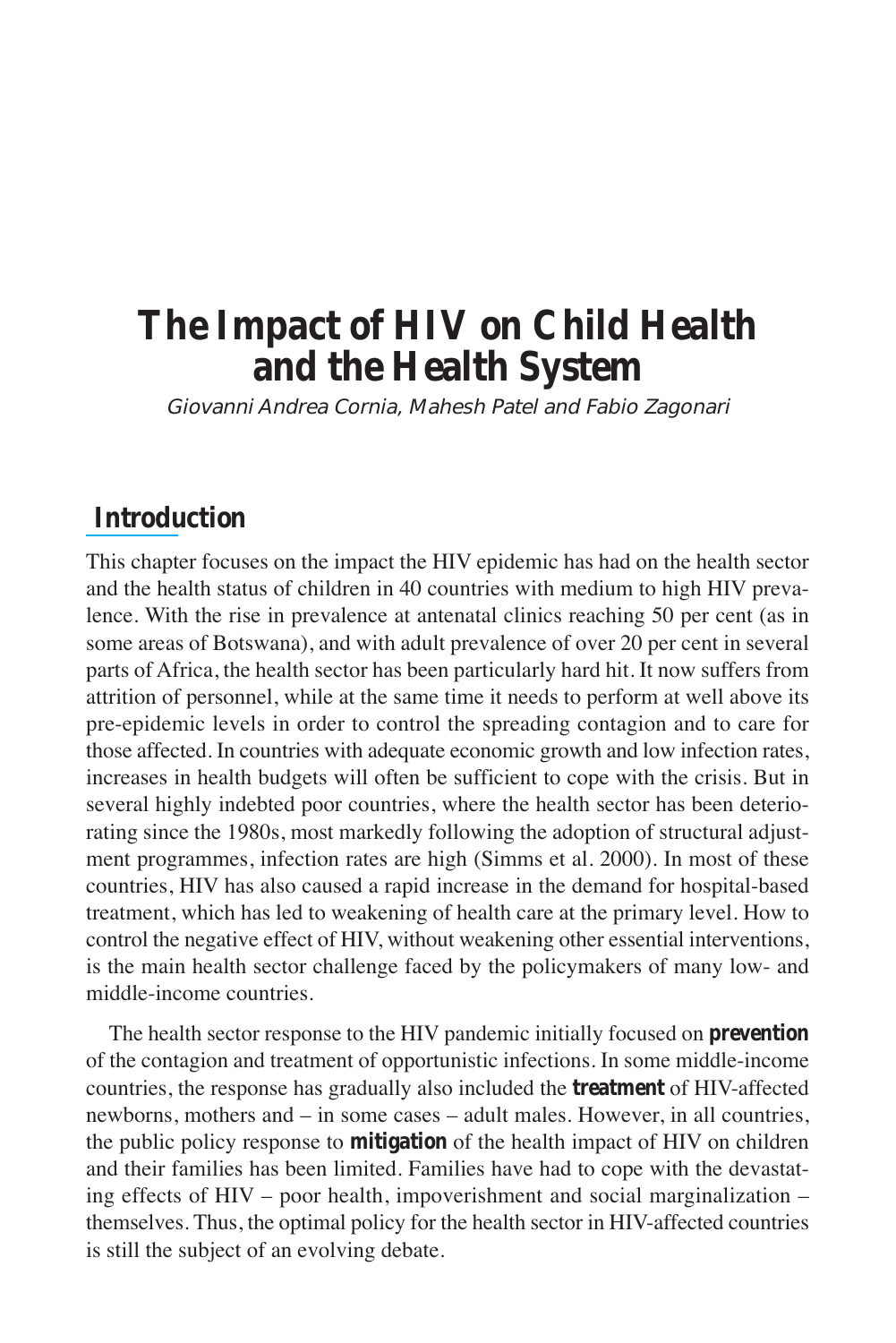To try to answer these questions, the second section assesses the impact of the HIV pandemic on the functioning of the health sector, the main aim being to understand the changes in actual demand for, and supply of, public and private health services for HIV- and non-HIV-related ailments. The third section reviews the impact of AIDS on child mortality and the availability of health services for children. Unlike in the educational sector, where HIV appears to have had a so far limited impact on enrolments (see chapter 9), there is evidence that AIDS has had a devastating impact on child mortality in many countries. The health policies and programmes introduced to combat the pandemic and the comparatively neglected issue of antiretroviral drug treatment are discussed. Then the measures that have been, or could realistically be, introduced to sustain health care provision for children and mothers in AIDS-affected countries are examined.

## **Framework of analysis**

## **Short-term impact of HIV and AIDS: the demand for health services**

The spread of HIV has massively increased demands on the health sector: as the HIV virus weakens people's immune systems, it increases their susceptibility to a host of other diseases, such as TB and meningitis. In sub-Saharan Africa, up to 50 per cent of people with HIV develop TB.

Whether or not the surge in latent need for health care to deal with these opportunistic infections is transformed into an increase in effective demand for such care depends on a number of factors. To start with, it depends on 'prices', including the price of the health care itself and the price of other essential items, such as food and funeral services. The second main factor is the change in household income of people affected by HIV, and the third is social stigma. It is likely that HIV increases demand for health care more than other diseases because it is considered to be more lethal (Nandakumar 2000). On the other hand, the social stigma of HIV has the opposite effect (see Muyinda et al. 1997 on Uganda). When a patient is unaware of his or her condition, the demand for health care also depends on the behaviour of the health care personnel. Gibney et al. (1999) show that physicians in Zimbabwe frequently choose not to test patients for HIV, fearing that they would be traumatized, and even commit suicide.

The spread of HIV may give rise to a substitution, or 'crowding out', effect, by which the demand for health care for non-HIV-related diseases declines due to the increase in the burden of disease, the high cost of HIV treatment or an increase in user fees. Conversely, the HIV epidemic can lead to a complementary, or 'crowding in', effect due to a reduction in the cost of care for non-HIV-related diseases, if, for example, a patient takes advantage of a health care visit for HIV problems to seek treatment of other ailments. The evidence reviewed below suggests that in high-prevalence and low-income countries, the 'crowding out' effect dominates.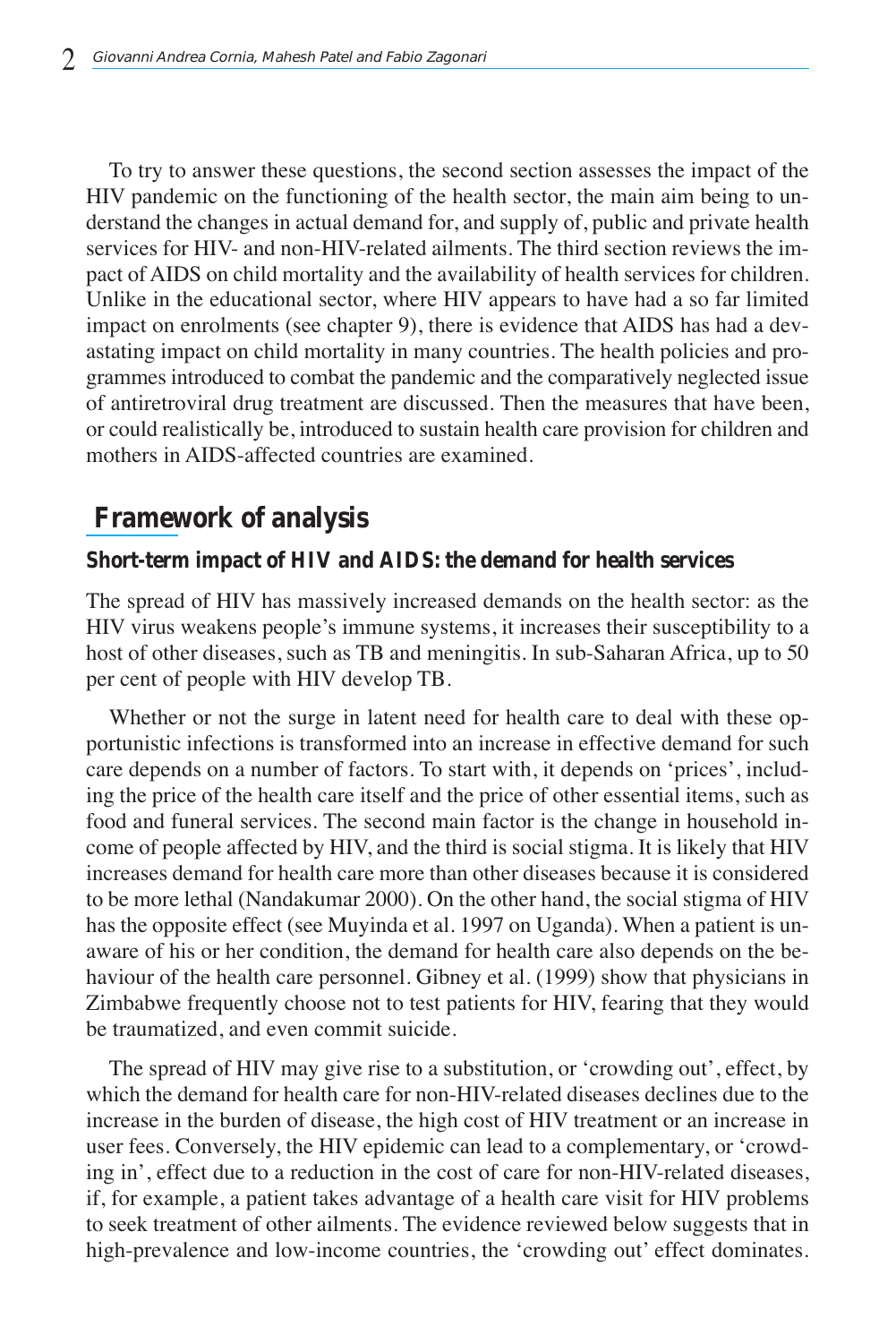The most relevant changes that have taken place in this area over the last decade can be summarized as follows.

(i) Overall demand for health care has increased sharply due to HIV. Worldwide, AIDS is now the fourth most important cause of death, ahead of TB, malaria and diarrhoeal diseases.

For the year 1999–2000, AIDS was by far the main cause of death in the 'highprevalence countries' of sub-Saharan Africa (see table 1), despite possible underreporting and underestimation of its prevalence due to classification problems. In Zambia, about 70 per cent of the 40,000 TB cases recorded annually are related to AIDS (Silungwe 2000). Yet, AIDS is not the main cause of death in all African countries. In 2000 in Ghana, with an HIV prevalence of 3.6 per cent, malaria was the reason for 40 per cent of all outpatient visits, and all the TB, AIDS, measles and leprosy cases combined totalled only one fifth of the number of malaria cases. Moreover, malaria is the main cause of death among children under five years of age and accounts for 25 per cent of all deaths in that age group (Senaya 2001).

| Rank           | <b>Disease</b>                     | Percentage of deaths |
|----------------|------------------------------------|----------------------|
| 1              | <b>AIDS</b>                        | 20.6                 |
| $\overline{2}$ | Acute lower respiratory infections | 10.3                 |
| 3              | Malaria                            | 9.1                  |
| $\overline{4}$ | Diarrhoeal diseases                | 7.3                  |
| 5              | Perinatal conditions               | 5.9                  |
| 6              | <b>Measles</b>                     | 4.9                  |
| $\overline{7}$ | <b>Tuberculosis</b>                | 3.4                  |
| 8              | Cerebrovascular disease            | 3.2                  |
| 9              | Ischaemic heart disease            | 3.0                  |
| 10             | <b>Maternal conditions</b>         | 2.4                  |

|                                    |  |  | Table 1. Rank and percentage burden of disease for the first 10 causes of |  |  |  |
|------------------------------------|--|--|---------------------------------------------------------------------------|--|--|--|
| death in sub-Saharan Africa (2000) |  |  |                                                                           |  |  |  |

Source: Elaboration of data from WHO 2000.

The main causes of morbidity and mortality among children tend to be different from adults, particularly in low-prevalence countries. Young children generally only contract HIV at birth or during breastfeeding, and it is other types of ailments such as measles, diarrhoea and malaria that affect most children and are still the main cause of child deaths. Yet, in countries with a comparatively low level of U5MR before the onset of AIDS, and a large increase in HIV prevalence over the last 10–15 years, AIDS has become the most important cause of death among children.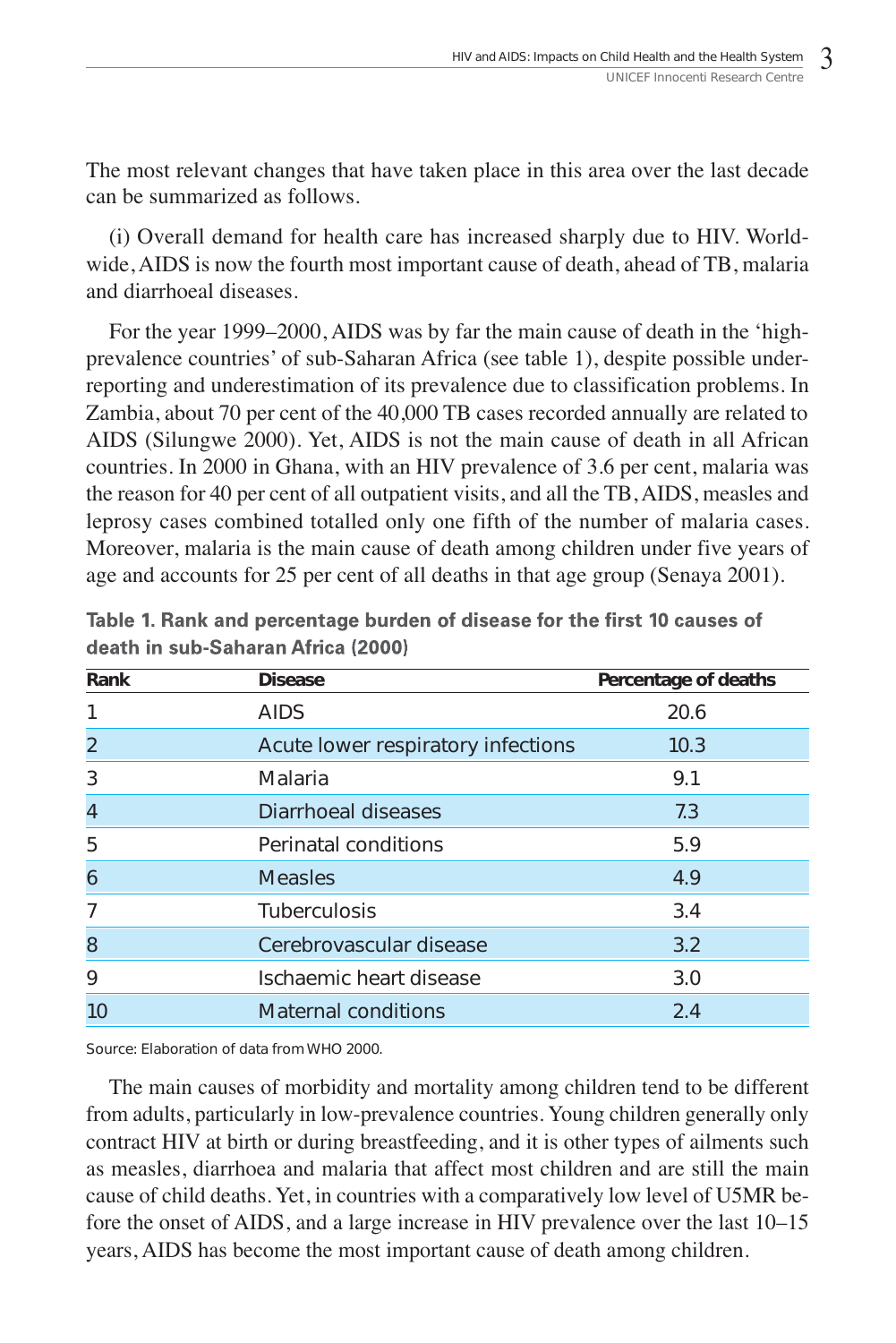Even in medium-prevalence countries – such as Thailand – the relative importance of AIDS as a cause of death remains high. Tangcharoensathien et al. (2001) show, for instance, that during the period 1993–1997, AIDS was the sixth cause of death, despite the under-reporting of such deaths outside hospitals. In many cases, AIDS deaths are attributed to diseases such as malaria, TB, respiratory infections and fever. If classification bias is taken into account, AIDS becomes one of the top three causes of death in Thailand too.

In low-prevalence countries, HIV still remains a serious public health problem for certain population subgroups. Saavedra (2000) shows that in 1997 in Mexico (1999 prevalence of 0.3 per cent), AIDS represented only the 15th cause of death among the general population, but the ninth among the population of working age. In specific subpopulations, the problem is more acute. Avila-Figueroa (1999) suggests that AIDS is the first cause of death in men between 25 and 44 years old in Brazil, Mexico and Venezuela.

The impact of HIV on the health sector can also be gauged by examining service utilization data. The demand for HIV-related health care services increased in relative terms as a share of the total demand for health care in practically all countries with HIV prevalence above 2 per cent.

Information on bed usage by patients with HIV-related illness is available from major hospitals in a number of countries (WHO 2001a). For several hard-hit countries, loss of hospital capacity for non-HIV-related patients could be over 50 per cent, as indicated by the data in table 2 and the literature surveyed below.

| City                 | Hospital             | % beds occupied by<br><b>HIV-positive patients</b> |
|----------------------|----------------------|----------------------------------------------------|
| Chiang Mai, Thailand | Provincial           | 50                                                 |
| Kinshasa, D.R. Congo | Mana Yemo            | 50                                                 |
| Kigali, Rwanda       | Central              | 60                                                 |
| Bujumbura, Burundi   | <b>Prince Regent</b> | 70                                                 |
| Nairobi, Kenya       | Kenyatta National    | 39                                                 |
| Kampala, Uganda      | Mulago               | 56                                                 |

Table 2. Percentage of hospital beds occupied by HIV-positive patients in selected developing countries with medium to high prevalence (circa 1995)

Source: World Bank 1999a.

Already in 1988–1993, the share of bed occupancy by patients who were HIV-positive and with HIV-related illness in selected urban hospitals in Abidjan, Kampala, Kigali, Kinshasa, Lusaka and two Zambian hospitals was close to 60–70 per cent (Buvé 1997). In Zimbabwe, bed occupancy for AIDS rose tenfold during the 1990s. In Zambia, hospital bed occupancy for AIDS is expected to swell from about 6 per cent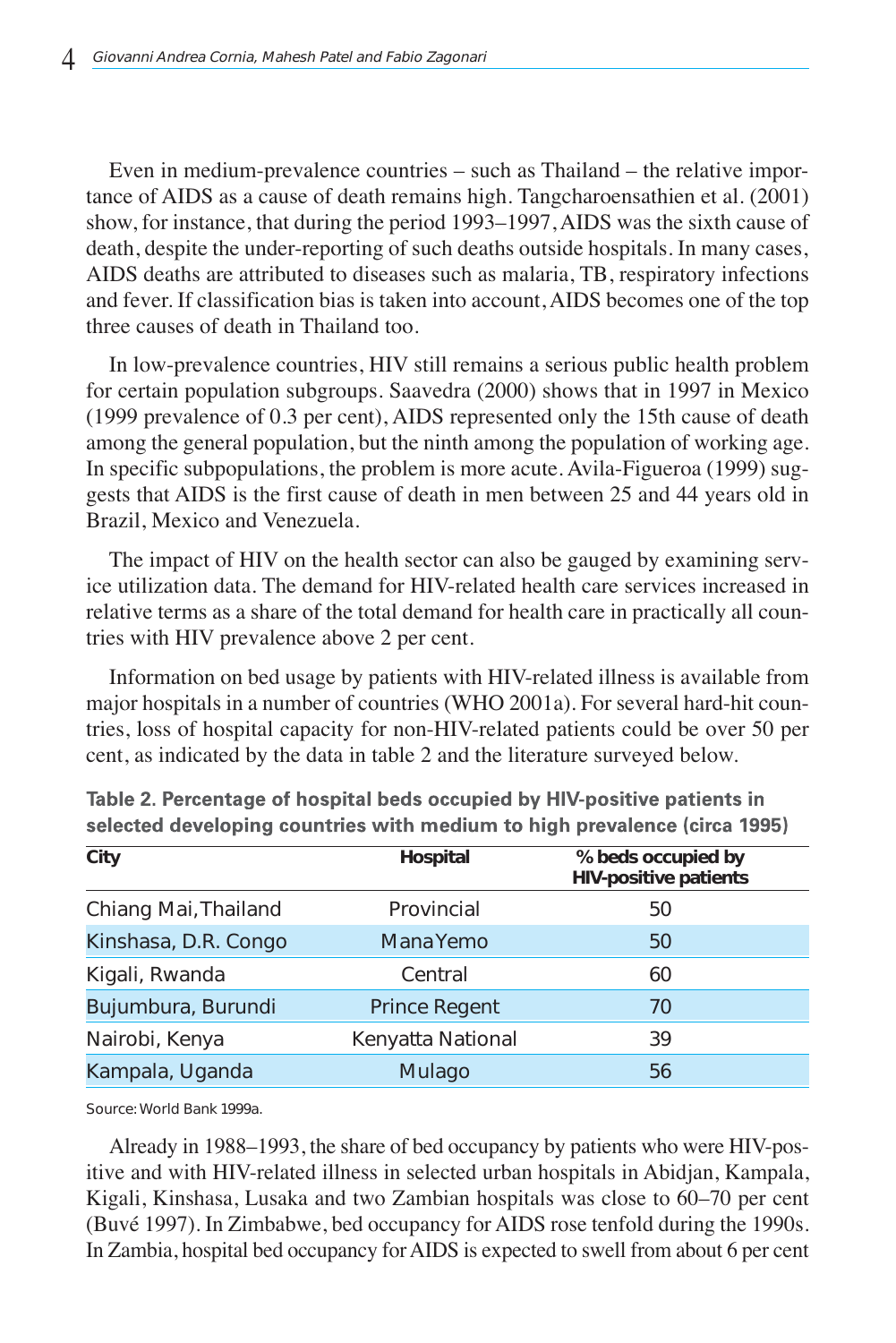to 43 per cent between 1990 and 2005 (Mpundu 2000). In Botswana, at least 60 per cent of hospital beds are occupied by patients with HIV-related disorders (Makhema 2000). Similar results are reported by Colvin et al. (2001) for South Africa and Tembo et al. (1994) for Uganda. Thus, in high-prevalence countries, HIV clearly has a major effect on the supply of non-HIV-related health services.

In high-prevalence countries, data on medical consultations tell a similar story. In Rwanda (prevalence of 11.2 per cent in 1999), a study of some 350 HIV-positive people shows that on average each had 10.9 annual outpatient visits, as opposed to a meagre 0.3 for the general population (Nandakumar et al. 2000). The study also reveals that the increased demand for outpatient services was characterized by considerable inequity of access and income. Patients in urban areas utilized services 10 times more than those in rural areas (due to easier access and higher incomes), with those in the top quintile doing so twice as often as those in the bottom quintile, and the married patients 40 per cent more than the single or widowed ones. In addition, the study indicates that only 30 per cent of the sample patients were able to pay the full cost of the visits themselves; the majority had to resort to assistance, selling assets or borrowing money from a bank or relatives.

Even in low- to medium-prevalence countries, there is local evidence of such 'crowding out' effect. In the Maechan hospital in Thailand, the share of the total budget spent on HIV rose from 20 per cent to 40 per cent between 1995 and 1997, while that of cases treated for HIV rose from 3.7 per cent to 7.1 per cent (Tangcharoensathien et al. 2001).

(ii) There is evidence that in several countries the demand for, and effective treatment of, HIV-related diseases has crowded out that for non-HIV-related diseases. The above Thai study shows that HIV-related costs rose at the expense of the non-HIV health budget. A study on Zambia (Mpundu 2000) describes a similar trend – a trend that also entailed a greater concentration of health resources on tertiary care and the slashing of precious resources formerly assigned to district health centres. In some districts in Kenya, the high hospital bed occupancy by patients with HIV-related illness prevents access to care by people with other conditions (Rachier 1999). One of the reasons for the higher allocation to HIV is that it is far more expensive to treat. A study on Zimbabwe (Hansen et al. 1998) shows that, due to longer average length of stay in hospital and higher daily costs (medication, laboratory tests and X-rays), hospital care was twice as expensive for patients with HIV-related illness as for non-HIV-related.

## **Short-term impact of HIV and AIDS: the supply of health services**

HIV and AIDS affect the various tiers of health care systems to a different extent. National health care systems usually provide services (often for a fee to supplement scarce public funds and external donations) through a three-tiered structure, such as outlined below: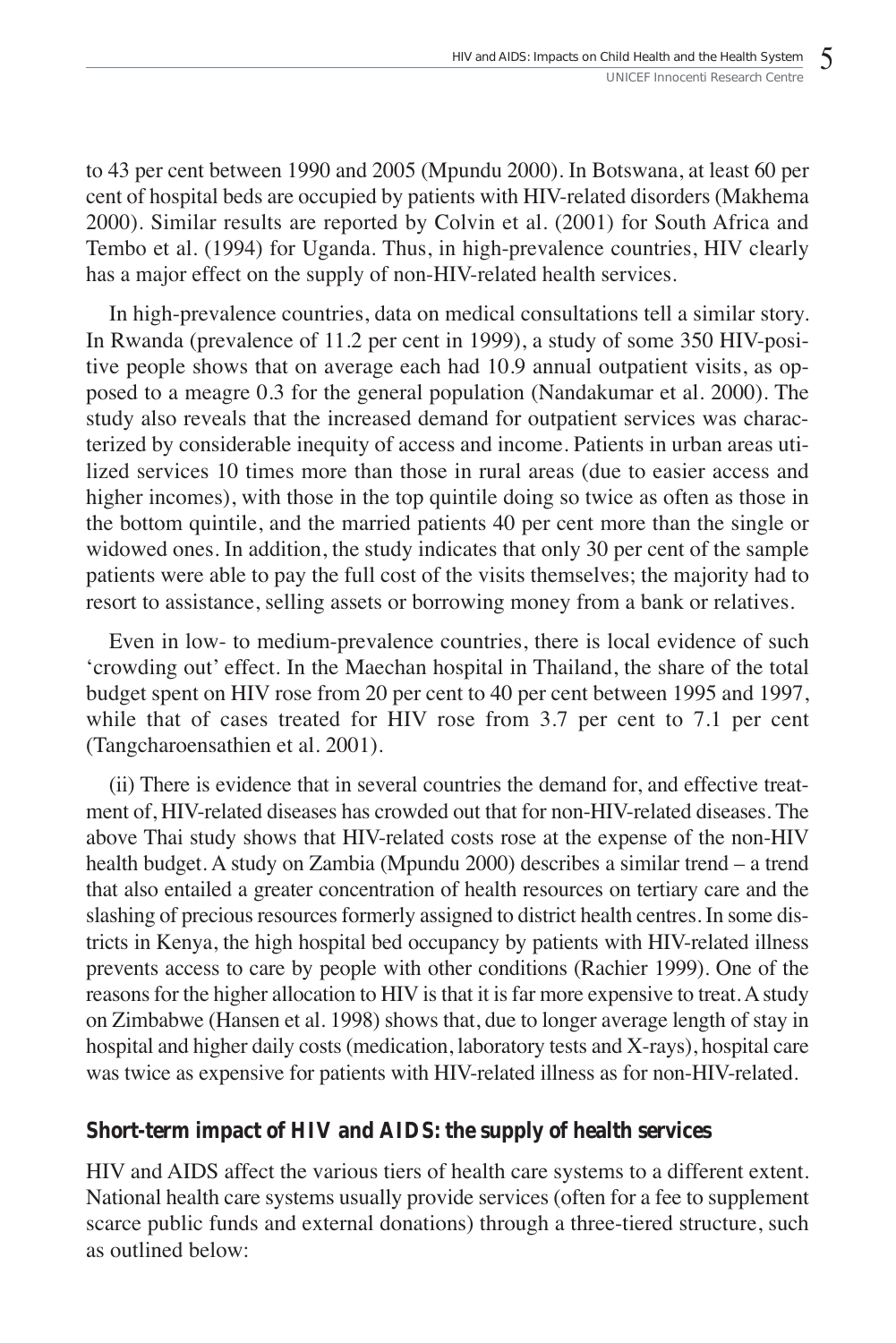- Village-based **public health centres**, staffed by one or two low-paid public health workers who receive limited training on the screening and treatment of the most common ailments and support for the implementation of public health campaigns. They refer cases they are unable to treat to higher levels of care.
- The city-based **health centres/district hospital**, staffed by trained nurses and, in some cases, general practitioners. While they provide mainly outpatient care, they can often also provide inpatient care in small wards. There is generally a fee for these services, though the preventive component ought to be free. Fees for services tend to be higher in these institutions than at the primary level, yet evidence shows that public health centres are utilized much less than the local or central hospital infrastructure.
- **General and specialized hospitals**, located in the provincial and national capitals. They are staffed by nurses, general practitioners and specialists and have specialized wards (e.g. for infectious diseases). They provide outpatient care and a range of curative, mostly inpatient, care services. The patients, except for those who are public employees covered by health insurance, pay for hospitalbased care. User fees are designed to discourage people from seeking care for simple diseases in such hospitals.
- **The private health care sector**. This is generally staffed by doctors who often hold dual employment, in both the public and private sectors (Chawla 1997). It includes traditional healers as well as modern units that provide good but expensive care to high-income people. In middle-income countries, the private sector caters to patients with health insurance and the staff of large enterprises (Kikumbih et al. 1997).

In low-income countries, the public sector dominates in terms of numbers of patients treated (over 90 per cent of the total) as well as of funds expended. In Rwanda, 68 per cent of total health expenditure is in the public sector, 9 per cent is allocated to NGOs and the rest to the private sector (Schneider 2001). In Thailand, of the total health expenditure in 1994, 36 per cent was spent on purchasing care from public providers, 32 per cent from private providers, 6 per cent on administration and 9 per cent on all other public health programmes. Roughly half the total financing originated from the public budget and the rest from private sources.

Three types of constraints on the ability of the health sector to supply services will be considered: a reduction, or slower growth, in the supply of labour due to greater mortality/morbidity among health care providers, including their declining morale and/or efficiency; changes in the demand for health services; and constraints on recurrent budgets.

High HIV prevalence among health workers is one of the main reasons for decline of health services. Epidemiological surveys from sub-Saharan Africa have shown that HIV incidence has been disproportionately high among people with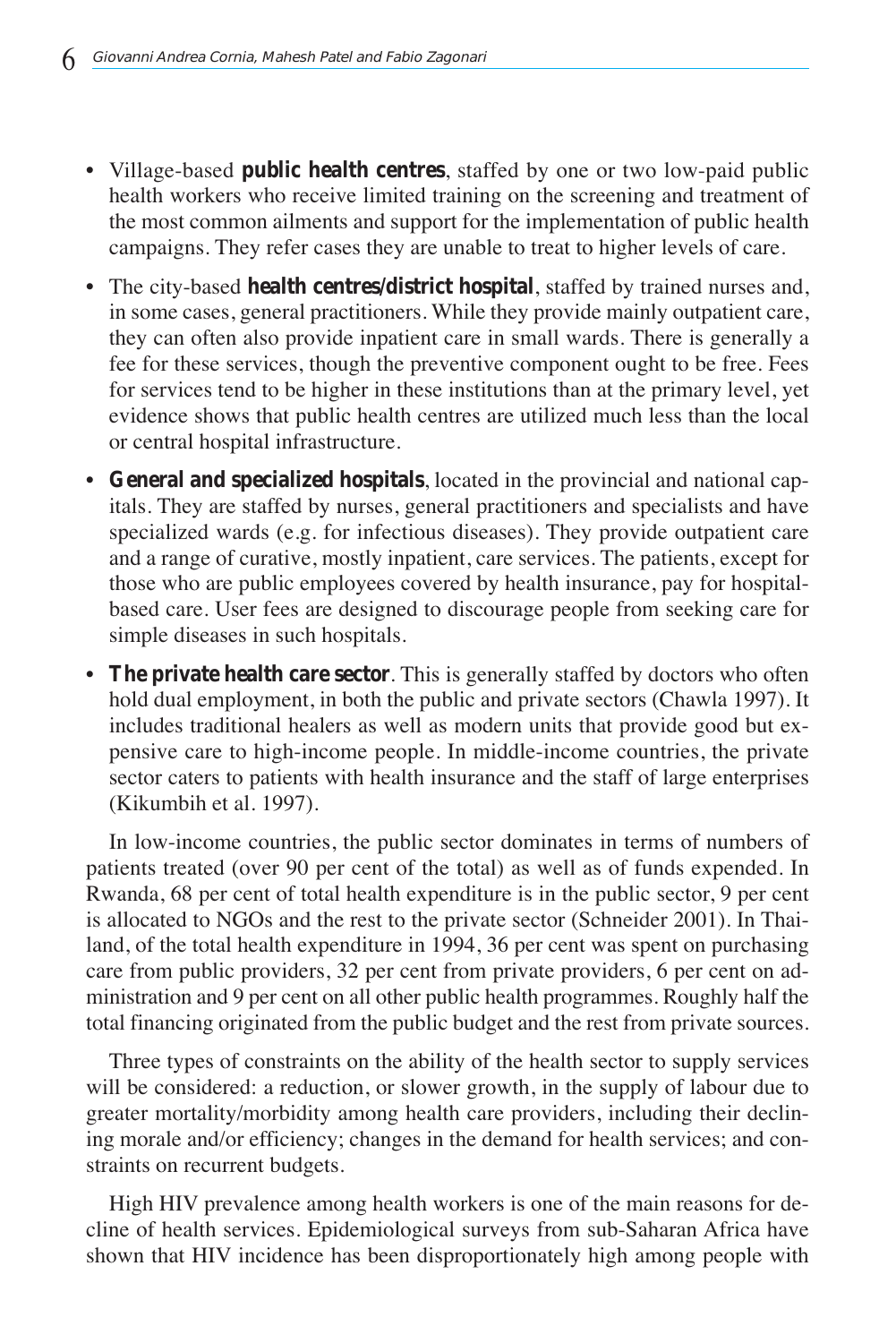high human capital such as doctors, nurses and hospital administrators who are likely to be part of the 'mobile population' posted away from their families and thus exposed to a high risk of contagion. In Zambia, mortality among nurses rose from 2/1,000 in 1980–1985 to 26.7/1,000 in 1989–1991, while absenteeism reached 16 per cent (Buvé et al. 1994). Overall, the World Bank (1999a) estimated that a country with a stable 5 per cent prevalence could expect that between 0.5 per cent and 1 per cent of its health care providers would die from HIV-related diseases annually. A country with a 30 per cent prevalence would lose 3–7 per cent of its health workers to the epidemic each year (ibid.).

The 60 countries most affected by the epidemic employ about 2.5 million physicians, 2.2 million nurses and 100,000 midwives, totalling nearly 5 million (WHO 2001b). Many of these are HIV-positive, but the impact on the functioning of the health sector is more dependent on the number of AIDS cases and deaths than on HIV infections, which remain latent for some years. As the mortality rate is normally about 10 per cent of the prevalence, there would be some 5,000 deaths annually among the approximately 5 million health sector staff. But these figures conceal wide national variations. While for sub-Saharan Africa overall an average 8 per cent of staff are infected and mortality could be about 1 per cent, in countries such as Botswana, Lesotho, Namibia, South Africa, Zambia and Zimbabwe, the adult prevalence is between 20 per cent and 30 per cent, so up to 25 per cent of the health staff may be infected and 3 per cent already dead.

In the short term, a loss of 3 per cent in the health sector is not catastrophic, but the medium-term implications are more serious. A national infection rate of around 30 per cent implies that up to one third of health sector staff may need to be replaced over the next six to seven years. This means that the intake of medical and nursing schools would need to approximately double. This has been the case in Uganda, where the number of nurses and doctors rose from about 2,200 and 1,200 in 1990 to 6,700 and 4,500 respectively in 2000 (chapter 2). However, such increases in the number of health staff are not taking place elsewhere, and some countries may face a staff deficit of up to one third of current levels.

A study on Zambia (Foster 1993) attributed an increase in the mortality of nurses between 1986–1988 and 1989–1991 to AIDS due to occupational exposure. Another study from South Africa (Gounden and Moodley 2000) found that 13 per cent of the staff reported injuries with HIV-positive patients. Health personnel also suffer from 'occupational burnout' due to stress caused by the epidemic.

The quantity/quality of health services may also have eroded due to greater absenteeism, low morale and refusal of staff to be transferred to high-prevalence regions. Rising morbidity/absenteeism among nurses and doctors has serious implications for staffing planning and the ability of the health system to cope. In countries with high prevalence, there has for many years been a shortage of nurses and even more so of doctors, particularly in remote and rural areas. The decline in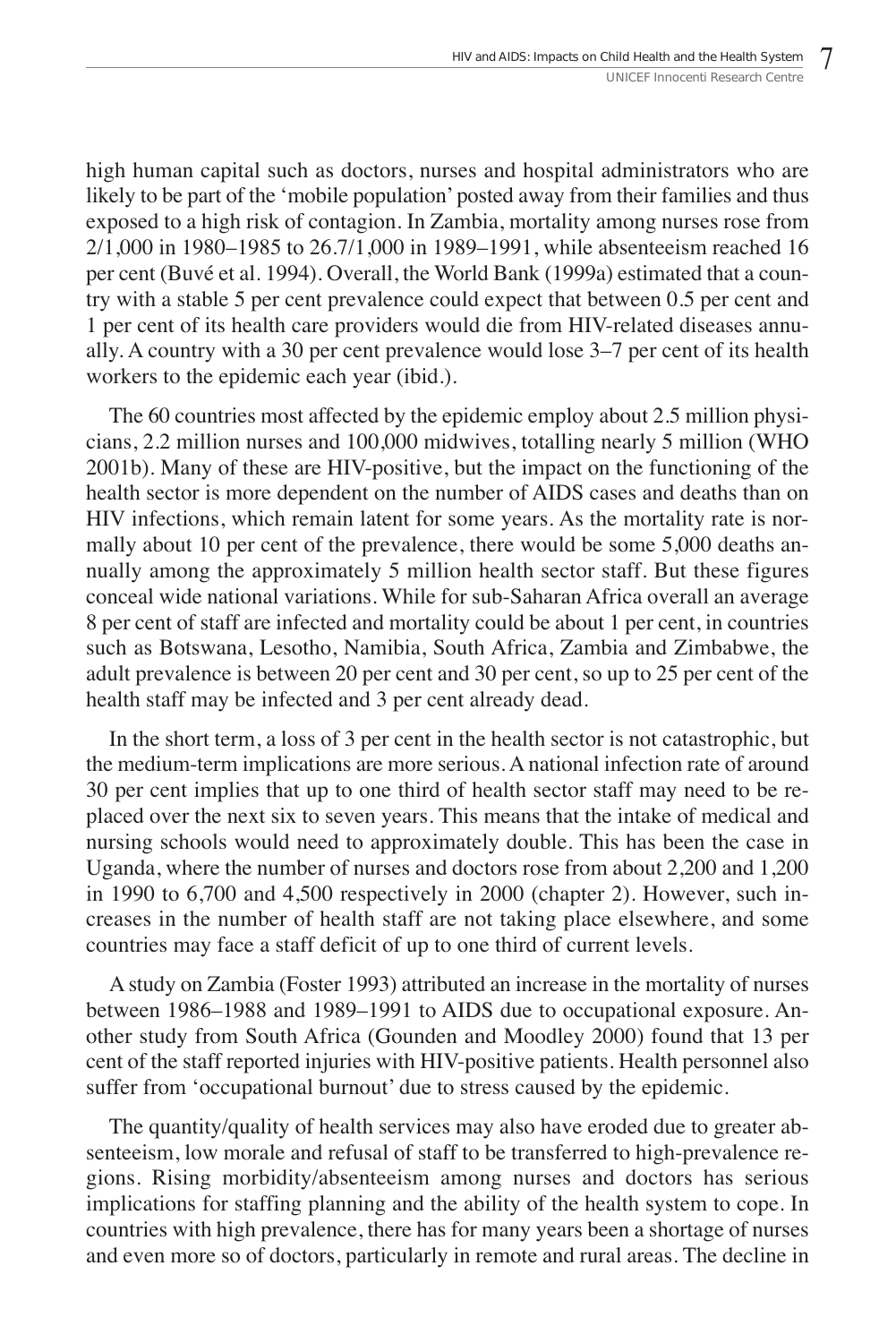salaries and the perceived greater risk of dealing with HIV-positive patients has led to demands for 'special AIDS allowances', which – where these have not been met – have led to an exodus to the private sector or to countries with higher salaries, such as South Africa and the United Kingdom.

The demand for HIV-related services has been directed mainly to the intermediate and upper tiers of the health system, not the primary level. HIV testing and counselling, and palliative care for TB and other opportunistic infections, as well as treatment with antiretrovirals, tends to be carried out at higher levels of care, despite the fact that their unit costs are higher than at lower level.

While the primary and secondary levels of health care provision may have been less affected by the new demand for HIV care, they may have suffered because of the drainage of resources towards higher levels of care. With broadly constant health budgets, as much as 50 per cent of the funds may have gone to hospital care for patients with HIV-related illness, causing a drop in resources assigned to the primary and secondary levels of care. In Thailand, during the recent economic downturn and budgetary stringency, district hospitals in the northern provinces had to cap drug expenditure on opportunistic infections. Moreover, district hospitals referred patients to upper levels of care (Pothisiri et al. 1998).

### **AIDS-induced changes in public and private recurrent expenditure on health**

Total health expenditure as a percentage of GDP in low- and middle-income countries is not fundamentally different from that of some industrialized countries (table 3). In 1998, with a share of 4–6 per cent of GDP allocated to public and private health expenditure, Rwanda, Ghana and Zimbabwe were in a similar situation to that of low health expenditure OECD countries (UNAIDS 2000a).

|                       | <b>Total health</b><br>expenditure | <b>Public health</b><br>expenditure* | <b>Private health</b><br>expenditure |
|-----------------------|------------------------------------|--------------------------------------|--------------------------------------|
| Ghana                 | 4.7                                | 1.8                                  | 2.9                                  |
| <b>Zimbabwe</b>       | 6.4                                | 3.1                                  | 3.3                                  |
| Rwanda                | 5.0                                | $3.0*$                               | 2.0                                  |
| <b>United Kingdom</b> | 6.4                                | 5.4                                  | 1.0                                  |

Table 3. Total public and private health expenditures as a percentage of GDP in late 1990s

Source: Ghana and Zimbabwe: UNAIDS 2000a, Rwanda: Schneider 2001.

Note: \* Includes also international assistance; in Rwanda, 2.5 per cent of the 3 per cent was foreign aid.

However, while the percentages may not differ greatly, the actual sums involved do. In 40 HIPCs, health expenditures average \$10 per capita, well below the \$60 minimum expenditure suggested by WHO and 20 per cent to 40 per cent lower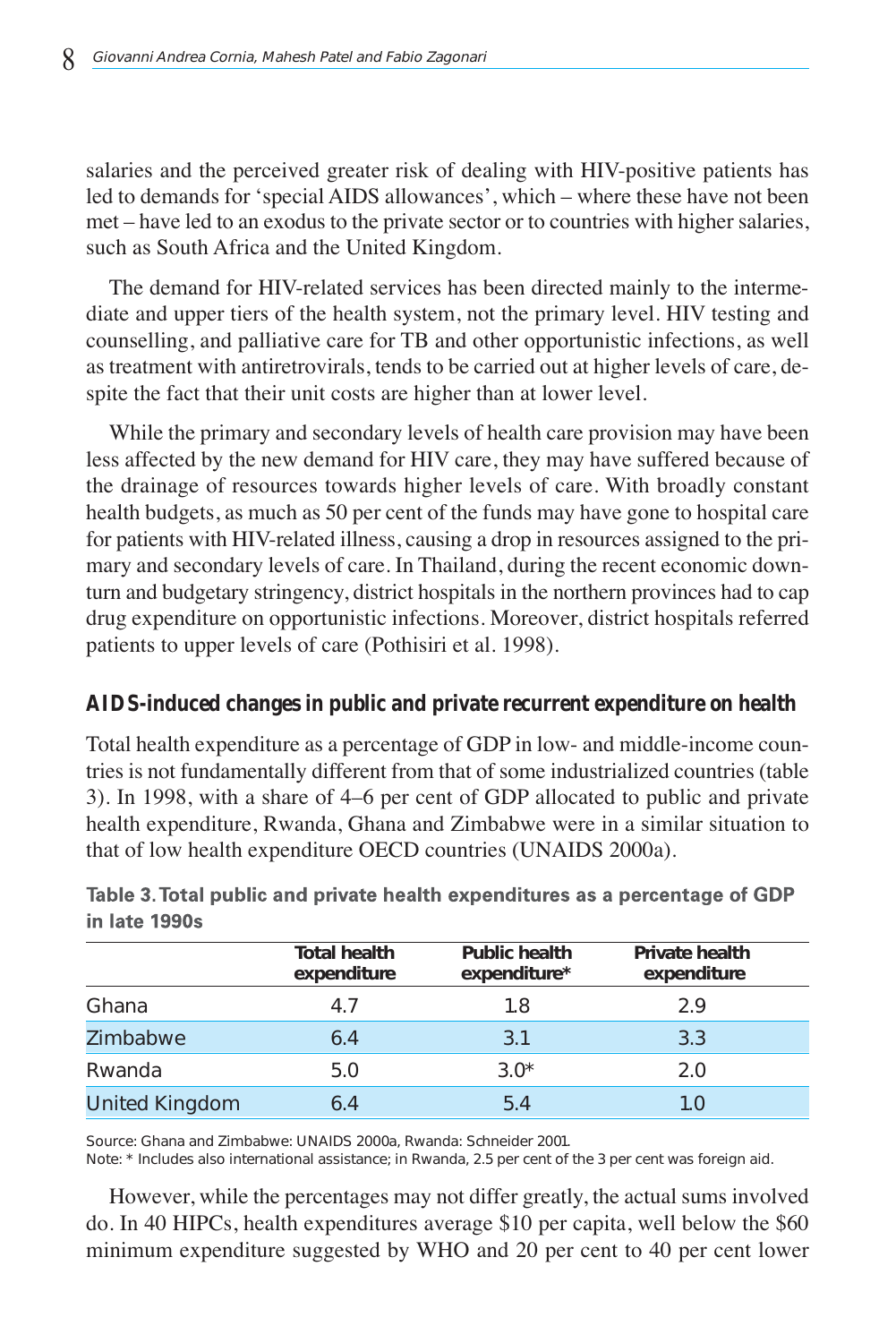than the cost of the World Bank basic package of health services. To put this \$10 expenditure in context, in poor economies, the health sector expenditure required for prevention alone has been estimated at \$5 per capita (Patel 2000). Current expenditure on prevention is only about \$0.20 per capita, of which government expenditures amount to \$0.02. Care services are similarly constrained.

The most common response has been to require patients to cover most of the cost of HIV care, thus limiting treatment to those who can afford it. In addition, while in industrialized countries public expenditure accounts for 80–90 per cent of total health expenditure, in low- and middle-income countries it is between 40 per cent and 50 per cent (including aid). In Uganda, the Government spends only \$4 per capita annually on health, while per capita health spending from both public and private sources rose from \$8 in 1994–1995 to \$10.79 in 1997–1998, while foreign aid declined from \$1.28 in 1994–1995 to \$1.09 in 1997–1998 (table 4). At the local level in Thailand, Tangcharoensathien et al. (2001) report that in 1997 in Chiangrai province, the householders' share of HIV-related health expenditure was 43 per cent, and in Phayao province it was as high as 65 per cent. Mexico and Brazil show two extreme situations. In Mexico, subsidies cover only 26 per cent of the cost of HIV care, but 76 per cent of the costs for non-HIV treatments. In Brazil, antiretroviral therapy is free, whereas only 33 per cent of other health services are subsidized.

|                                       | 1994-1995 | 1995-1996 | 1996-1997 | 1997-1998 | 1998 minus<br>1994 |
|---------------------------------------|-----------|-----------|-----------|-----------|--------------------|
| <b>Total recurrent</b><br>expenditure | 11.22     | 12.19     | 13.84     | 14.27     | 3.05               |
| - Private                             | 8.00      | 8.82      | 9.75      | 10.79     | 2.79               |
| – Public                              | 1.94      | 2.05      | 2.91      | 2.38      | 0.44               |
| - Foreign aid                         | 1.28      | 1.32      | 1.18      | 1.09      | $-0.19$            |

Table 4. Recurrent per capita health expenditure in \$, total and by source, **Uganda, 1994-1998** 

Source: Elaboration on Mirembe et al. 1998.

What has been the impact of HIV on health expenditure? In low-income countries, despite its depressive effect on family incomes, the epidemics triggered an increase in private health spending that led to a reduction in household consumption of basic items. In contrast – with a few exceptions, such as Uganda – public health expenditure stagnated owing to budgetary restrictions and, in some cases, to restrictive adjustment policies and mounting debt service obligations. On average, from 1990 to 1996, public health expenditure as a share of GDP stagnated at 1.1 per cent in low-income countries and rose moderately from 3.0 per cent in middleincome ones. This pattern of stable public, and rising private, health expenditure is well illustrated by table 4.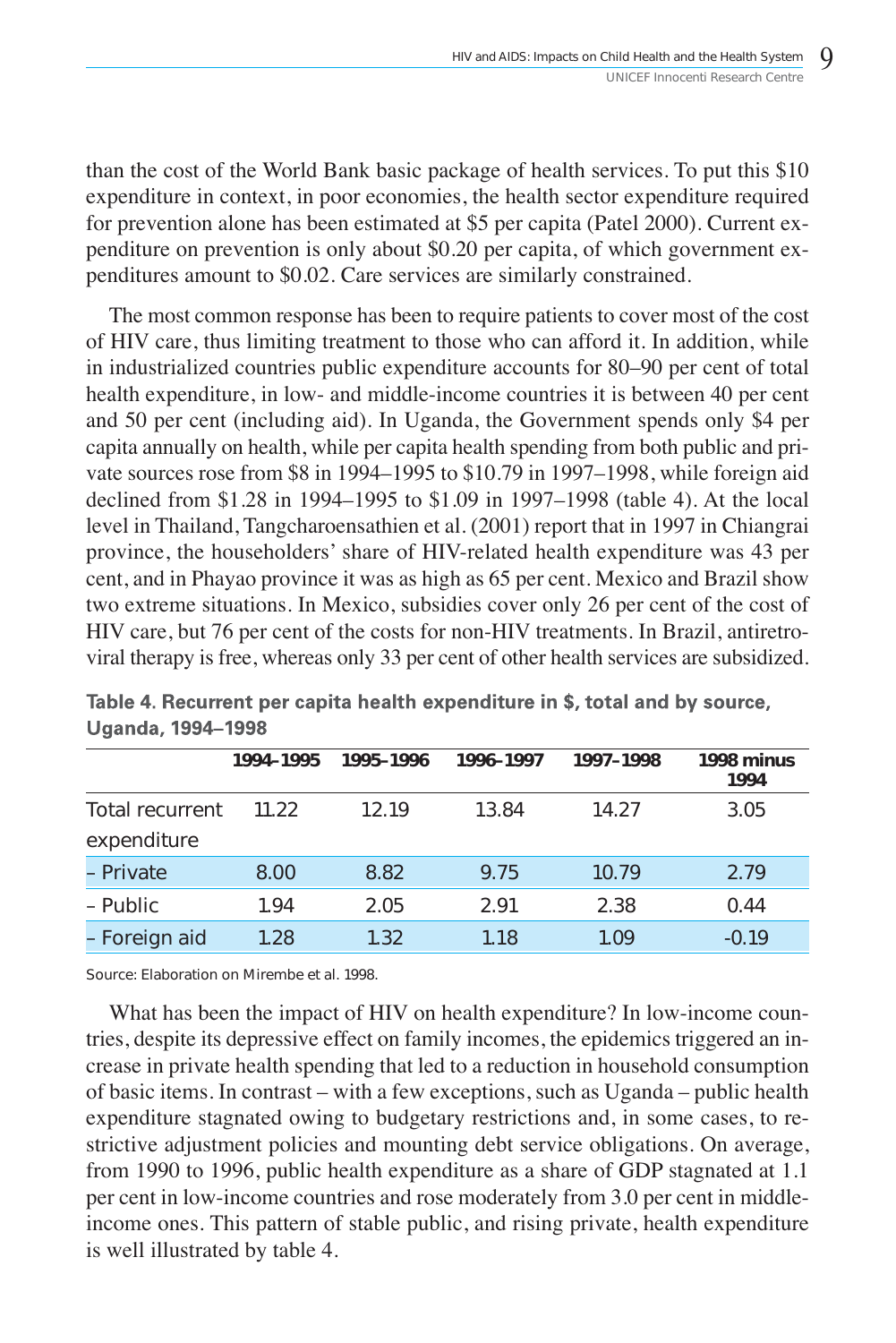The changes in health spending were less dramatic in middle-income countries with health insurance and low prevalence. In these countries, the HIV epidemic has often been accompanied by an increase in public health expenditure and stagnant private health expenditure. In Brazil, the federal expenditure on antiretroviral drugs rose from \$34 million in 1996 to \$224 million in 1997 and to \$332 million in 2000 (Sarna 2001). In Thailand, the HIV budget expanded from Baht 6 million (in constant 1995 prices) in 1988 to 218 million in 1991, then to 2,066 million in 1996, only to decline in the wake of the Asian crisis to around 1,200 million for the period 1998–2000 (Tangcharoensathien et al. 2001, and chapter 5).

## **The long-term impact of HIV and AIDS on the health status of children**

#### **Child mortality trends in the AIDS era**

Most of the recent debate on the mortality impact of HIV has focused on changes in adult death rates and neglected the impact on the elderly, infants and young children. In fact, the impact of HIV on child mortality remains controversial. One view is that, in countries with moderate adult prevalence, the impact is negligible. An examination of trends in services for children (vaccination, delivery care and oral rehydration therapy) for the last 20 years in 40 countries with adult HIV prevalence greater than 1 per cent, leads to the conclusions summarized in table 5. There are four main country groupings:

(i) **Countries with high adult HIV prevalence (>6.5 per cent), high pre-AIDS coverage of child health services and low pre-AIDS U5MR, showing a marked or moderate reversal of the trend towards lower U5MR**. Such reversal started in the late 1980s in countries with 'mature epidemics' such as Kenya, and from the early to mid-1990s in countries with 'recent epidemics' such as Botswana, South Africa, Zambia and Zimbabwe. The average extent of the reversal is 20–30 per cent; but in Botswana, U5MR declined from 84 to 58 per 1,000 between 1980 and 1990 and then jumped to 101 per 1,000 by 2000 – a 75 per cent rise in U5MR in a decade. In other words, HIV more than erased the gains in child mortality achieved in the 1980s.

In a second group of four countries with a high adult prevalence that had achieved a rapid expansion of child health services coverage during the 1980s and 1990s, the U5MR rise was less, 5–10 per cent, as any increase due to perinatal HIV transmission was in part offset by the decline in non-HIV-related child deaths.

(ii) **Three countries (Angola, the Democratic Republic of Congo and Liberia) with a moderate increase in U5MR**. The prevalence of HIV and paediatric AIDS mortality rose only moderately, but child health care coverage was so low, due to conflicts and social turmoil, that they had not previously managed to reduce child deaths from causes other than AIDS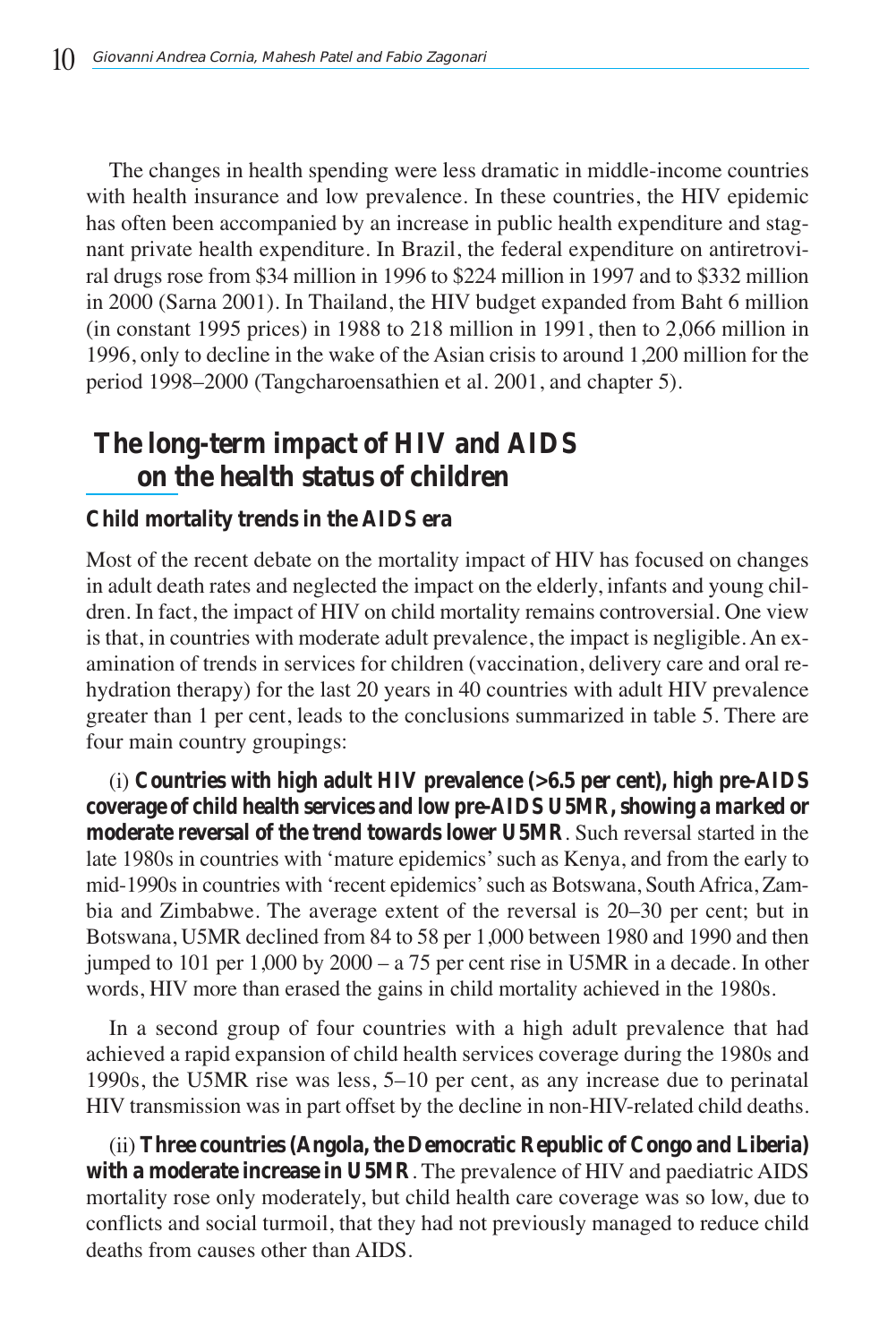(iii) **Countries with consistent downward trend of U5MR (11 cases) or slower than expected decline (7 cases)**. In countries such as Benin, Burkina Faso, the Dominican Republic and Ghana, with low pre-AIDS coverage of child health services and high pre-AIDS U5MR, the surge in AIDS-related child mortality was more than offset by a decline in child mortality due to expansion of immunization, maternity care and other interventions in the 1980s. This effect was less pronounced in the 1990s, as coverage levelled off. To a certain extent, these countries followed the trend of the first group and were able to benefit from the 'basic health services dividend'.

(iv) **A country able to maintain the U5MR downward trend**. Thailand was able to control HIV prevalence through an effective prevention campaign and thus avoided a large rise in perinatal HIV cases, while at the same time sustaining coverage of the usual basic health services for children.

|                                                                 | Low 1980-1985                                                          | Low 1980-1985                                                                                                                                       | High 1980-1985                                                                                                                                 |
|-----------------------------------------------------------------|------------------------------------------------------------------------|-----------------------------------------------------------------------------------------------------------------------------------------------------|------------------------------------------------------------------------------------------------------------------------------------------------|
|                                                                 | coverage of health<br>services for children                            | coverage of health<br>services for children                                                                                                         | coverage of health<br>services for children                                                                                                    |
|                                                                 | 1985-2000 health<br>service coverage<br>stagnates                      | 1985-2000 health<br>service coverage<br>expands                                                                                                     | 1985-2000 health<br>service coverage<br>remains high                                                                                           |
| Low-medium<br>HIV prevalence<br>in the 1990s<br>( <b>6.5%</b> ) | (ii) U5MR trend<br>rises moderately<br>Angola, DR of<br>Congo, Liberia | (iii) U5MR falls on trend<br>Benin, Gambia, Ghana,<br>Guinea, Honduras, Mali,<br>Madagascar, Panama, Niger,<br>Nigeria*, Uganda*                    | (iv) U5MR falls on<br>trend<br>Thailand                                                                                                        |
|                                                                 |                                                                        | (iii) U5MR falls more slowly<br>than the trend<br>Burkina Faso, Cent. African<br>Rep.*, Dominican Rep.,<br>Gabon, Haiti, Namibia*,<br>Senegal, Togo |                                                                                                                                                |
|                                                                 |                                                                        | [U5MR trend rises moderately<br>Cambodia*]                                                                                                          |                                                                                                                                                |
| Medium-high<br><b>HIV</b> prevalence<br>in the 1990s            |                                                                        | <b>[U5MR falls on trend</b><br>Ethiopia*, Mozambique*]                                                                                              | [U5MR falls on trend<br>Lesotho*, Malawi*]                                                                                                     |
| $(56.5\%)$                                                      |                                                                        | (i) U5MR trend rises<br>moderately<br>Burundi, Cameroon,<br>Cote d'Ivoire, Rwanda                                                                   | (i) U5MR trend rises<br>rapidly<br>Botswana, Congo,<br>Kenya, South Africa,<br>Swaziland, United<br>Republic of Tanzania*,<br>Zambia, Zimbabwe |

Table 5. Countries grouped according to changes in U5MR trends, increases in HIV infection rates and basic health services coverage

Source: Compilation by the authors, based on UNAIDS 2000a, US Bureau of Census, UNICEF and WHO. Note: \*Indicates a trend that is apparently inconsistent, but might be due to lack of up-to-date surveys for accurate U5MR measurement.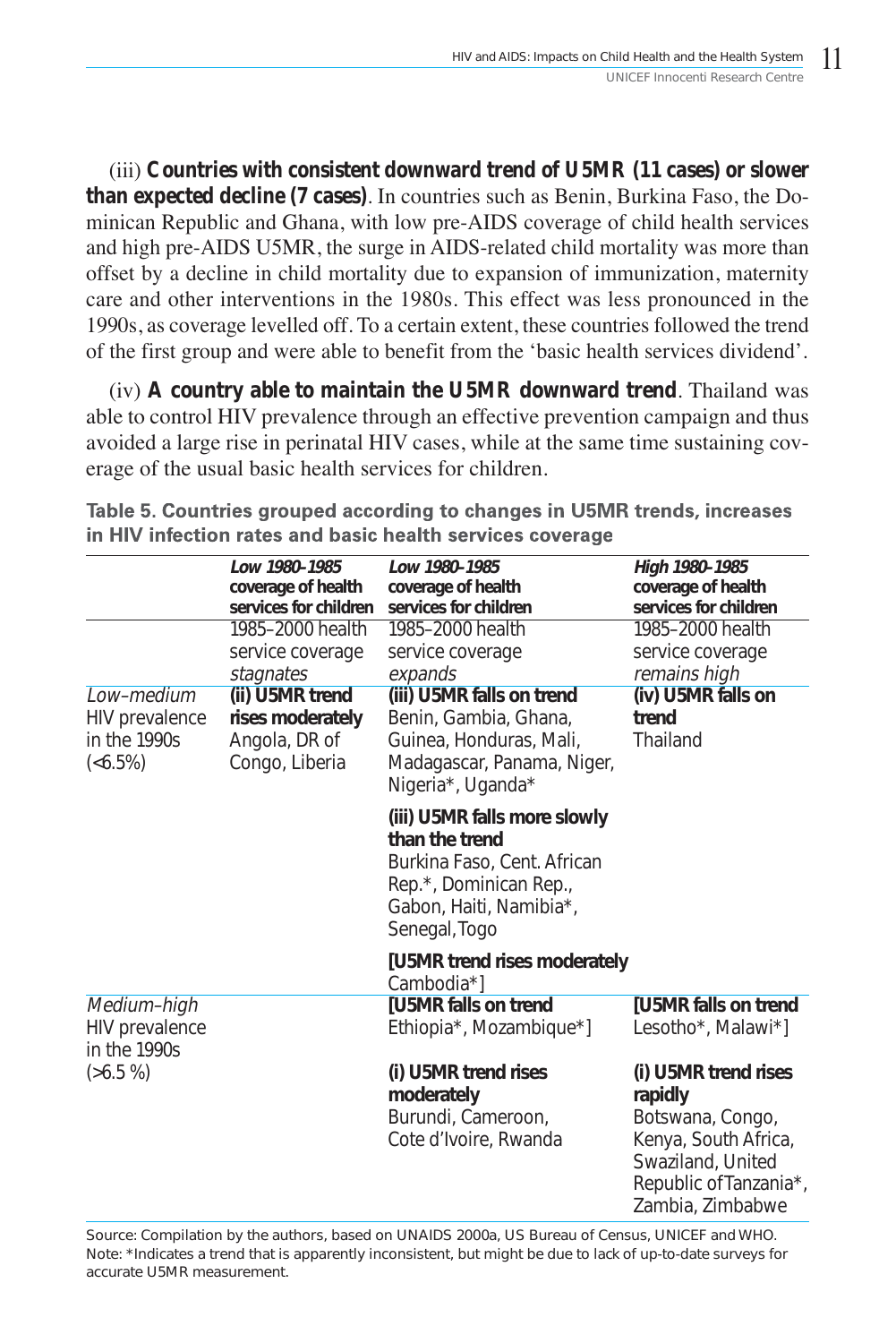### **Causal analysis of changes in child mortality in AIDS-affected countries**

The four-way classification proposed in table 5 sheds some light on the factors explaining the child mortality changes during the last 20 years, but needs to be complemented by a more rigorous approach that takes into account all the factors, including HIV, that influence child mortality rates.

**Impact of HIV on child mortality:** HIV affects child mortality rates in three ways: First, infants born to an HIV-positive mother have a 30 per cent probability of being infected by the virus, contracting AIDS and dying within one or two years, although the impact of paediatric HIV can be offset by the treatment of the newborn with nevirapine or other programmes to prevent mother-to-child transmission. Second, child mortality due to infectious and waterborne diseases may increase over the short term if the increasing demand for palliative care and the care of opportunistic infections absorbs funds otherwise devoted to immunization, oral rehydration therapy and delivery care, as well as the capital expenditure on the maintenance and development of the health infrastructure.1 HIV could also affect U5MR because of the decline in the stock of doctors, nurses, paramedics and PHC workers due to an HIV-induced rise in mortality, attrition, out-migration and burnout among them and inadequate training of new staff. The weakening of the overall health care sector should also be demonstrated by an increase in child mortality due to **infectious and waterborne diseases**. Third, mortality among children may also increase because of the HIV-induced impoverishment of the family in which the child lives. Chapter 7 shows that average incomes drop by up to 50 per cent in families whose head died from HIV-related infections during the prior 18 months. This effect ought to be captured by a rise in U5MR due to **malnutrition and other poverty-related diseases**. Finally, it is worth noting that all these effects are exacerbated if the virus is of the HIV-2 type rather than the HIV-1 type.

**Changes in the traditional determinants of U5MR:** In countries with high pre-AIDS U5MRs, the upward shift in aggregate U5MR may have been more than compensated by changes in the 'traditional determinants' of child mortality, i.e. income per capita, income distribution, female education, access to fresh water supply and coverage of basic health services.

Between 1980 and 2000, income per capita stagnated in most AIDS-affected economies, and in a few it fell for several years. In those affected by large falls (e.g. Zambia), low-income groups and their children reduced food intake and thus became less resistant to infection. In contrast, acceptable growth was recorded in Burkina Faso, Ghana and Thailand (where U5MR fell on trend), as well as in Uganda (where it first stagnated and then fell) and Botswana (where it rose sharply from 1990). A worsening distribution of income (proxied by changes in the Gini coefficient) may have also contributed to the changes in U5MR in AIDS-affected countries. Here too, however, the limited information available suggests that this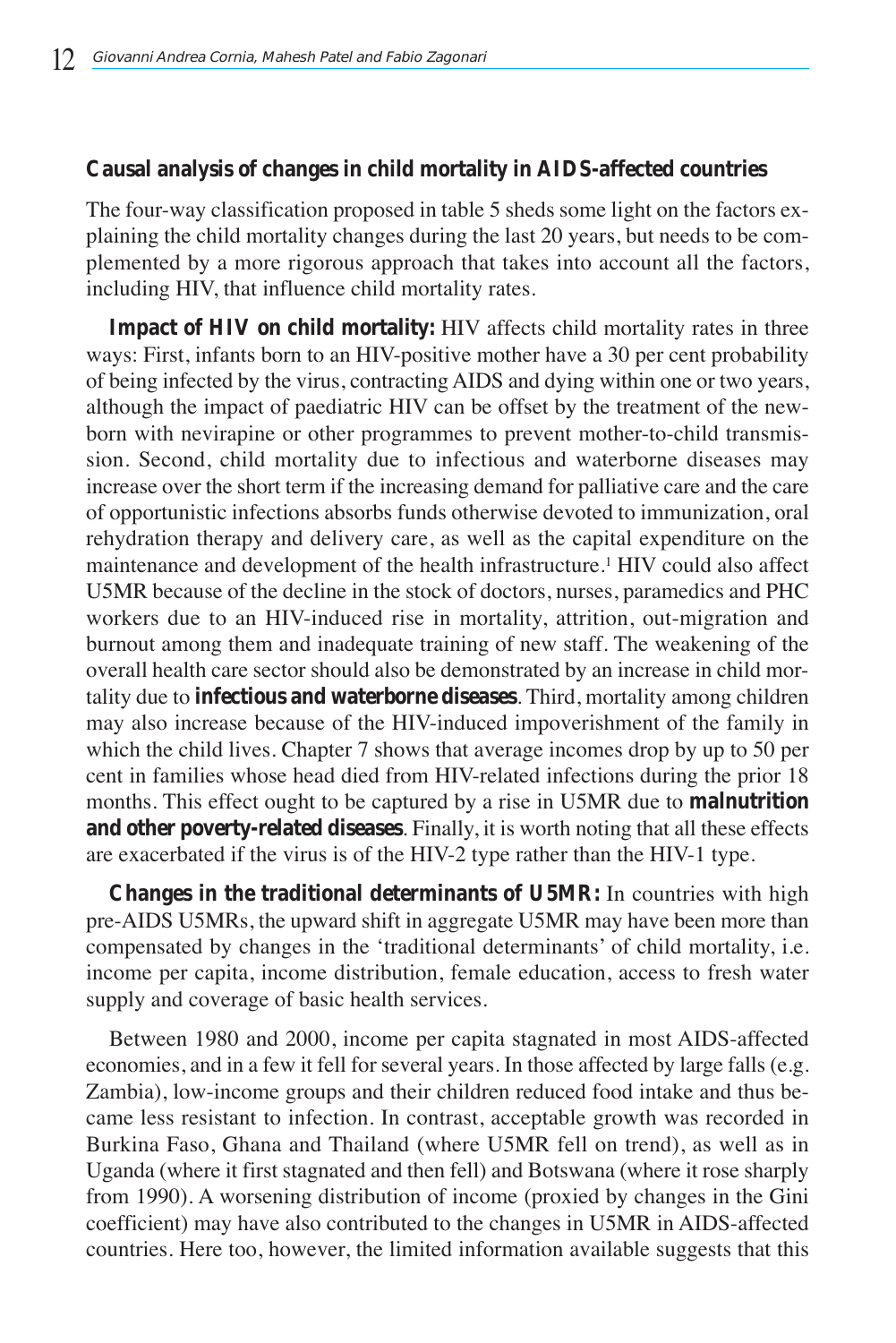is unlikely to be a key factor in explaining the changes in U5MR in the AIDSaffected countries. For instance, inequality rose in Kenya in the decade 1982–1992, while U5MR declined. This was also true of Thailand over the last two decades of the 20th century.

Meanwhile, female literacy – a key determinant of U5MR – changed slowly in most AIDS-affected countries and is therefore unlikely to explain much of the observed changes in U5MR. Finally, the coverage of fresh water supply and of highly effective pro-child interventions such as maternity care, child immunization, oral rehydration therapy, promotion of breastfeeding and micronutrient and food supplementation expanded rapidly during this period. However, in several countries, progress in these areas slowed down or was reversed in the late 1990s, either as result of the 'crowding out' of primary health care by the increasing demand for HIV care or because of the fiscal crisis affecting many AIDS-affected countries.

**New confounding factors:** U5MR has also been affected by a surge in the number of armed conflicts, humanitarian emergencies and natural disasters that have not spared the AIDS-affected countries (table 6). Major food shortages, often reaching famine proportions, have been common in sub-Saharan Africa, and the number of fully-fledged wars in many AIDS-affected countries – especially in sub-Saharan Africa – steadily escalated. These conflicts have increasingly exposed the civilian populations, particularly the children, to great suffering and caused a rise in the number of refugee and internally displaced children with no access to food, fresh water and health care.

|                | <b>Refugees</b> | <b>IDPs</b> | Total     | <b>Share</b> |
|----------------|-----------------|-------------|-----------|--------------|
| Rwanda         | 1,545,000       | 500,000     | 2,045,000 | 24.45        |
| Angola         | 313,000         | 1,500,000   | 1,813,000 | 82.74        |
| Liberia        | 725,000         | 1,000,000   | 1,725,000 | 57.97        |
| Sierra Leone   | 363,000         | 1,000,000   | 1,363,000 | 73.37        |
| Ethiopia       | 500,000         | 111,000     | 611,000   | 18.17        |
| Mozambique     | 97,000          | 500,000     | 597,000   | 83.75        |
| <b>Fritrea</b> | 325,000         | 200,000     | 525,000   | 38.10        |
| <b>Burundi</b> | 290,000         | 216,000     | 506,000   | 42.69        |

Table 6. Refugees and internally displaced persons (IDPs) in 1995

Source: Cornia and Mwabu 2000.

**Measurement error:** Any empirical analysis of the causes of child mortality is influenced by the quality of the data that – in the absence of survey data – are obtained by extrapolating the pre-AIDS trend, an approach that can lead to underestimation. However, the distortion can be tackled by introducing a dummy variable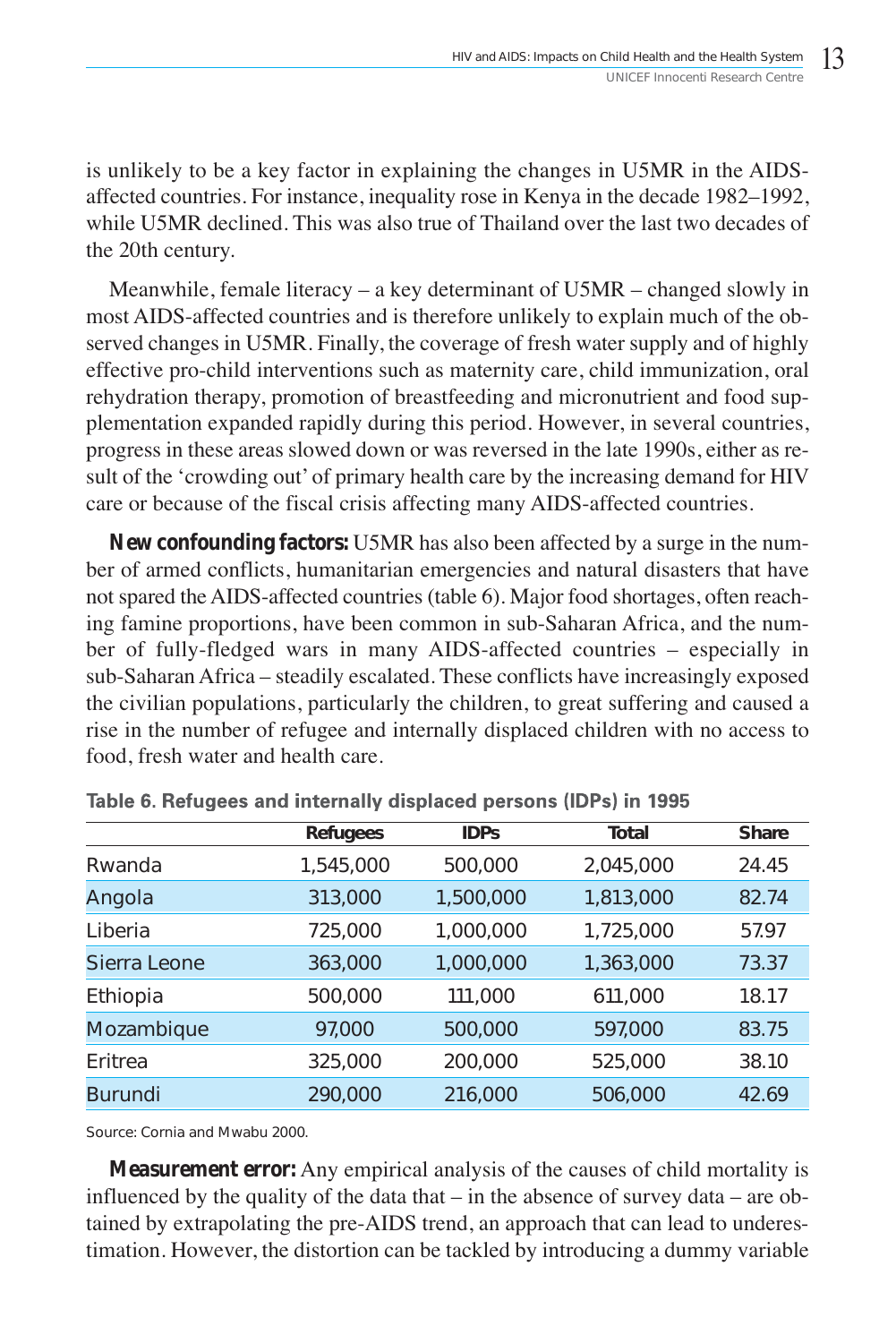(NOSURVEY) that takes the value of 1 in case there is no survey for the years of rapid increase in HIV prevalence.

Cornia and Zagonari (2002) built an eclectic model of child mortality, comprising five sets of explanatory variables, i.e. (i) AIDS-related variables: the prevalence of HIV, the type of virus (whether HIV-1 or HIV-2) and the coverage of PMTCT; (ii) the usual determinants of child mortality: family income per capita, income distribution, female literacy, access to fresh supply; (iii) the coverage of the main health programmes for children; (iv) the impact of large-scale conflicts, disasters and humanitarian emergencies affecting 10 per cent or more of a country's population; (v) the lack of recent survey data on child mortality. The model can be written as follows:

U5MR = f {(HIV, DUMMY HIV2, PMTCT), (GDP/C, GINI, FL, WS), (DC, IMM, ORT, BF), (CONF), (NOSURVEY)} (1)

Before carrying out a regression analysis, Cornia and Zagonari (2002) tested the model and found that there appeared to be an upward shift in both child and infant mortality during the period 1995–2000, but in countries lacking recent U5MR survey data, the test shows that such effect is significant only for the countries without surveys after 1994. Also, HIV-2 appears to have a statistically significant greater impact on U5MR than HIV-1.

The factors that appear to have the strongest impact on child mortality are (in descending order of importance): female illiteracy, access to fresh water, DPT coverage<sup>2</sup> and income per capita. The result confirms that income per capita does not appear to be – as often argued – the most important determinant of child health, and that female literacy has the greatest impact on child mortality. As expected, immunization has a greater impact on child mortality than on infant mortality.

HIV prevalence and – to a lesser extent – the frequency and intensity of natural and artificial disasters are also strongly significant. The coefficient of HIV adult prevalence was found to be 1.93. This means that, in countries where adult prevalence had risen by 10 percentage points, U5MR rose – all other things being equal – by 19.3 points per thousand. This result confirms that the effect of HIV on U5MR was almost imperceptible in countries where adult prevalence remained below 2– 3 points. Expanding the coverage of maternity care and oral rehydration therapy by 10 percentage points was found to reduce U5MR by 5.4 and 0.2 points per thousand. The impact of such programmes is thus considerably less pronounced than that of a similar improvement in female illiteracy (that would reduce U5MR by no less than 11 U5MR points), coverage of fresh water supply (reduction of 2.6 U5MR points) and DPT (reduction in 5.8 U5MR points). But the impact on U5MR of maternity care and oral rehydration therapy improved markedly when women were literate and better able to understand and benefit from such programmes, confirming prior findings about the benefits of female education and awareness on the impact of a broad range of health interventions.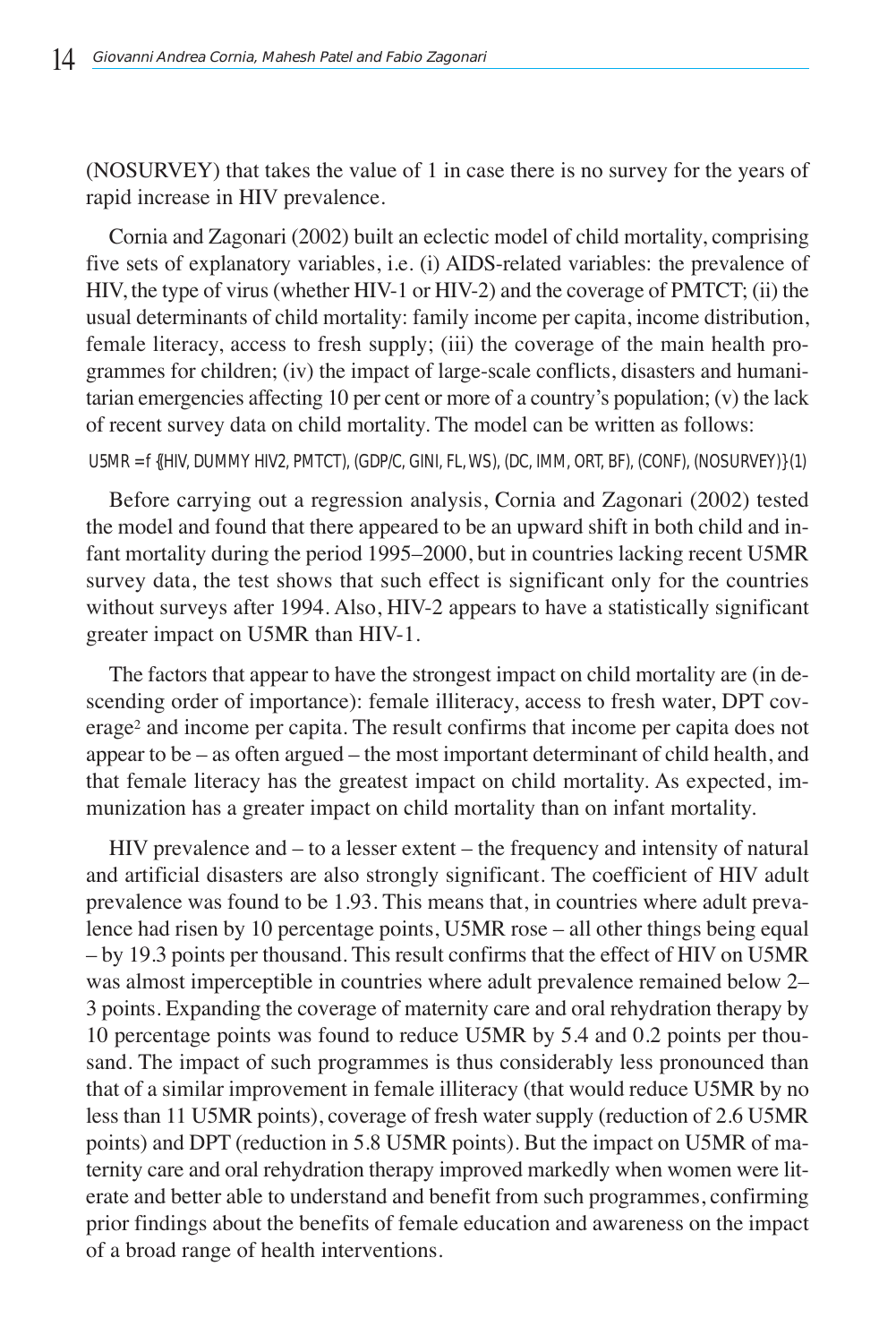Cornia and Zagonari (2002) also attempted to measure the impact of breastfeeding during the first three months and between 6 and 9 months of age. The issue of breastfeeding in HIV-affected countries is controversial, as it tends to increase the risk of mother-to-child transmission. In low- and middle-income countries, breastmilk substitutes are often associated, however, with an even greater risk of mortality due to diarrhoea and undernutrition. The results of the regression estimates show that breastfeeding between 0–3 months of age (but not between 6 and 9 months) was found to significantly reduce child mortality. An increase of 10 percentage points in the 0–3 month breastfeeding rate reduces U5MR by 2.6 points per thousand, and this effect increases in case of literate mothers.

|                 | Impact on U5MR<br>of a 10% increase in HIV adult<br>prevalence, or of the presence<br>of conflicts, or the HIV-2 virus |              | Impact on U5MR of a 10%<br>increase in selected<br>programmes |
|-----------------|------------------------------------------------------------------------------------------------------------------------|--------------|---------------------------------------------------------------|
| <b>HIV RATE</b> | 19.29                                                                                                                  | GDP/C        | $-0.09$                                                       |
| <b>CONF</b>     | 15.50                                                                                                                  | FIL.         | $-9.94$                                                       |
| $HIV-2$         | $13.11*$                                                                                                               | <b>DPT</b>   | $-5.76$                                                       |
|                 |                                                                                                                        | <b>WATER</b> | $-2.64$                                                       |
|                 |                                                                                                                        | DC           | $-5.44$                                                       |
|                 |                                                                                                                        | ORT          | $-0.22*$                                                      |
|                 |                                                                                                                        | BF 0-3       | $-2.63$                                                       |
|                 |                                                                                                                        |              |                                                               |

Table 7. Impact on U5MR of a variation in the selected variables

Source: Calculation by authors.

Notes: \* Indicates that the parameter is not statistically significant though it has the correct sign.

Table 7 points to a few conclusions about child mortality: First, the rate rose in all countries where adult prevalence exceeded 6.5 per cent and in a few 'failed states' with a lower prevalence but stagnant coverage of child health services. Due to a lack of data on paediatric HIV it is not possible to differentiate between the effects of mother-to-child transmission and impoverishment induced by HIV, though evidently most of the observed increase in U5MR can to be attributed to the first factor. This is a strong rationale for stepping up programmes to provide universal coverage of nevirapine to newborns. Second, while ethnic conflicts exacerbate child mortality, child health interventions such as immunization, oral rehydration therapy, delivery care, breastfeeding and child nutrition appear to have a significantly positive effect on child mortality, especially when the mothers are educated. Unfortunately, the favourable impact of these programmes is more than offset in countries with high HIV adult prevalence. Pending an expansion of antiretroviral programmes for infants, a 10 per cent rise in adult prevalence requires an expansion of 15 points in all the child health programmes discussed above. This is certainly a difficult objective in economies impoverished by HIV, but one that should be given top priority by policymakers.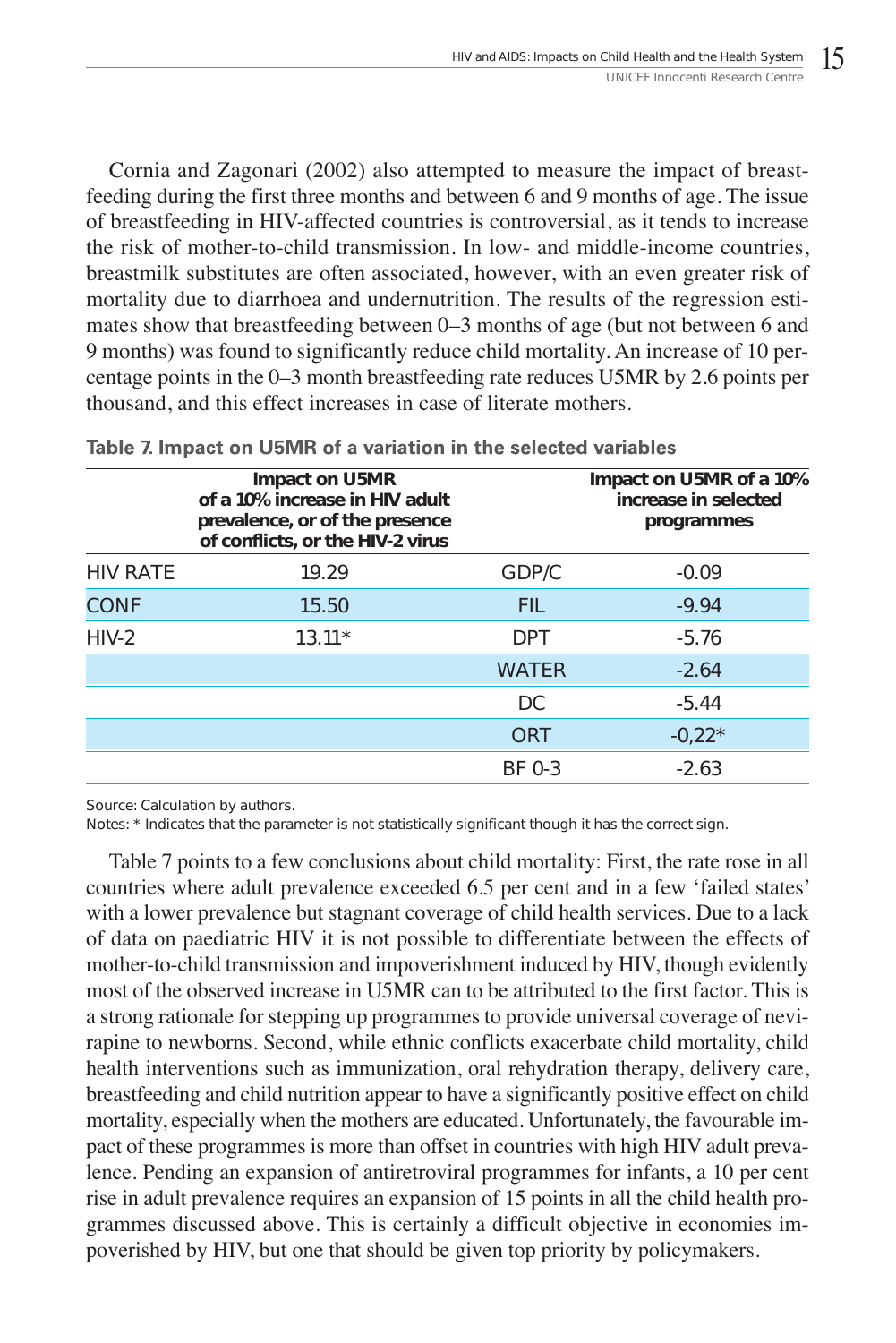## **Health sector responses to the HIV and AIDS challenge**

The response to the HIV pandemics has varied substantially across countries. Some – such as Senegal and Thailand (chapters 3 and 5) – launched a nationwide HIV prevention programme in the early stages of the epidemic and were thus able to control and then reduce its prevalence. Even these 'model' countries, however, are only now beginning to deal with the treatment of the HIV-positive people. Other countries – as in Uganda (chapter 2) – prevented the spread of the epidemic but only when prevalence had reached 10 per cent. Some nations – such as China and South Africa (chapters  $4$  and  $6$ ) – only recognized the implications of HIV with considerable delay, so are still unable to control its spread and will have to face a rise in both HIV adult prevalence and, possibly, in U5MR in the years ahead.

## **Prevention**

Based on current growth rates, each HIV-infected person is currently infecting 2.4 other people, on average, before dying. In order to control HIV, the number of people infected during the lifetime of each case has to be reduced to 1, while to eliminate it, the number of transmissions should be reduced to less than 1 per case, a reduction of 60 per cent over current levels. There exists quite a wide range of effective techniques to interrupt or reduce transmission of HIV.

### **Main prevention programmes**

**Information and awareness-raising campaigns:** These include a variety of communication campaigns carried out through radio and TV spots, popular theatre and peer education that aim to increase awareness of the way HIV is transmitted and to modify sexual and other risky behaviour such as high alcohol consumption. Such programmes do not focus only on the passive transfer of knowledge but also on teaching empowering life skills.

**Provision of condoms**, especially among target groups (sex workers, IDUs, young people, people with high mobility, etc.). The experience of Senegal, Thailand and Uganda and – more recently – Zambia, suggests that increased condom usage rates reduce HIV prevalence. Bought in bulk, a condom costs \$0.03, so supplying an average of 25 condoms to the 800 million sexually active men in HIVaffected countries annually would require 20 billion condoms, at a cost of \$600 million, i.e. \$0.20 per capita or about 0.03 per cent of those countries' GDP.3

**Safe blood transfusion:** In the United Republic of Tanzania, it has been demonstrated that safe blood transfusion can be achieved for an annual expenditure of \$0.07 per capita. Blood testing is labour intensive and so costs would be higher in highwage countries. At a cost of \$0.10 per capita, this measure would cost 0.02 per cent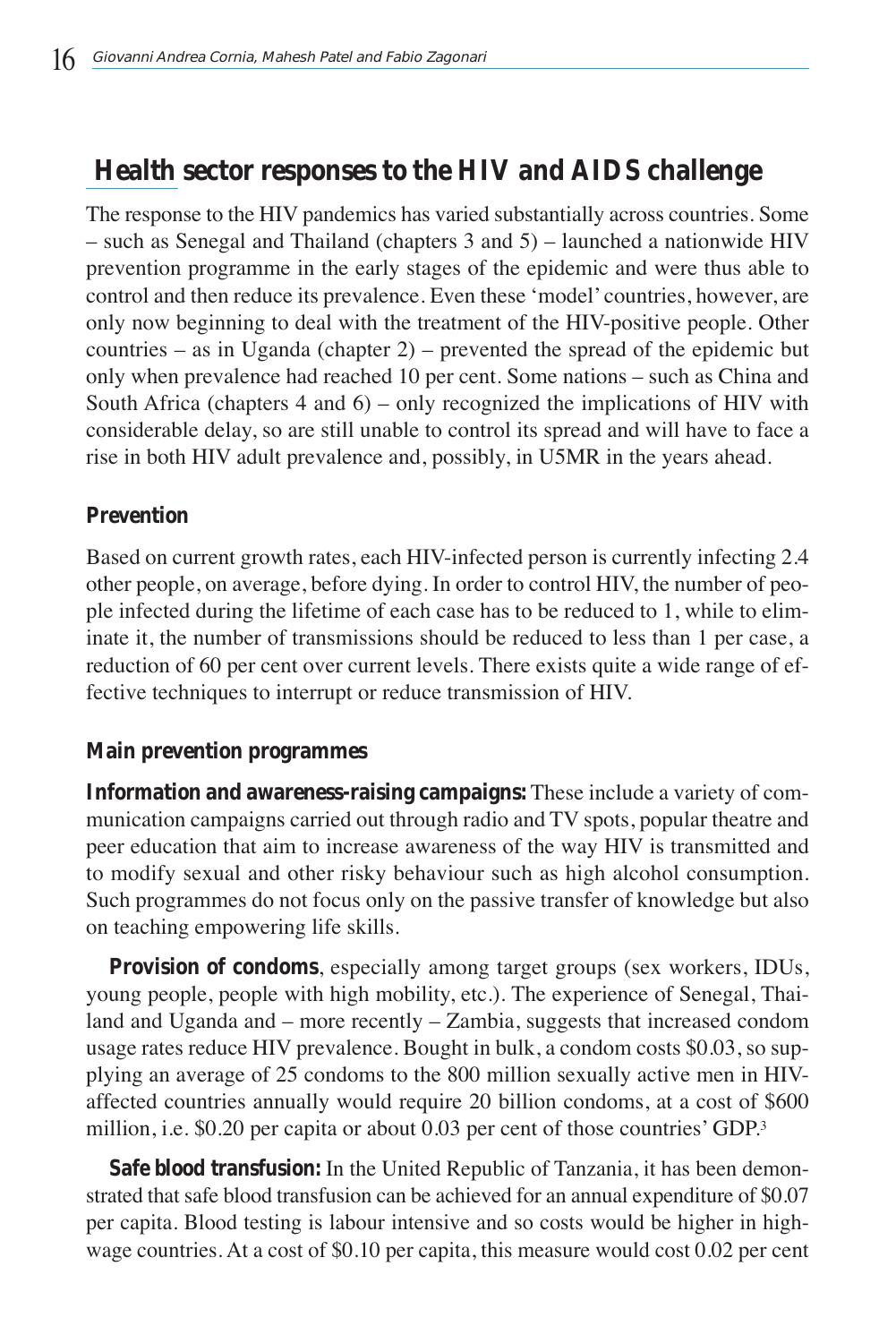of GNP, affordable in all countries. However, infection through blood contamination is a small fraction of total transmission.

**Testing and treatment of sexually transmitted infections (STIs):** Treating all STIs would reduce the risk of transmission by about half. In Kenya, STI therapy is mainly provided at the hospital level at a cost of \$30–200 (Rachier 1999), but in the United Republic of Tanzania, it was estimated that STI testing, treatment and counselling could be provided for \$1 per capita. Allowing \$1.50 per head, the total cost of covering all those eligible in the 60 most affected countries would be \$2.25 billion a year, or 0.2 per cent of their GNP.

**Circumcision:** Epidemiological surveys show that the HIV epidemic is much less severe in countries where male circumcision is widely practised, including in many countries in West and North Africa. As circumcision is estimated to have a 50 per cent protective effect, it is probably the single most cost-effective intervention. At a unit cost of approximately \$1.00, universal male circumcision could probably more or less stop the epidemic, on its own, at a one-off cost of \$500 million – or 0.2 per cent of the GNP of the countries affected. This is clearly a very culturally sensitive issue, but it has been asserted that a modest fee for service payments to providers and the provision of certificates would greatly increase circumcision rates.

**Prevention of mother-to-child transmission (PMTCT):** Mother-to-child transmission can be greatly reduced by a short course of antiretroviral therapy. Implementation of such a programme requires that all pregnant women be screened and counselled and, if necessary, treated. Screening costs only about \$2 per test. With the recent price reductions of drugs, treatment for those affected is relatively low and the cost of counselling can be estimated at \$1 in a low-income economy.

**Voluntary counselling and testing (VCT)** among selected populations (pregnant women, sex workers): VCT is normally considered an essential component of behavioural change programmes. In Uganda, it costs \$14 per client, but those attending tend to self-select. Per capita costs at a national level would be under \$1, since retesting is not required on an annual basis. However, there is insufficient evidence of impacts on behaviour change and transmission rates to rely on it as a key to prevention (Kaleeba and Kalibala 1997).

**Quarantine:** Isolation of HIV-positive individuals is rarely practised. Cuba's compulsory testing of 13 million people and the establishment of *sidatorios* were exceptional measures that did result in the HIV prevalence remaining very low, but quarantine and compulsory testing remain highly controversial as they infringe on the rights of those who are HIV-positive.

The main problems identified in the prevention programmes are:

1. **Information campaigns and promotion of condom use.** Evaluations of information and condom distribution campaigns show that levels of awareness about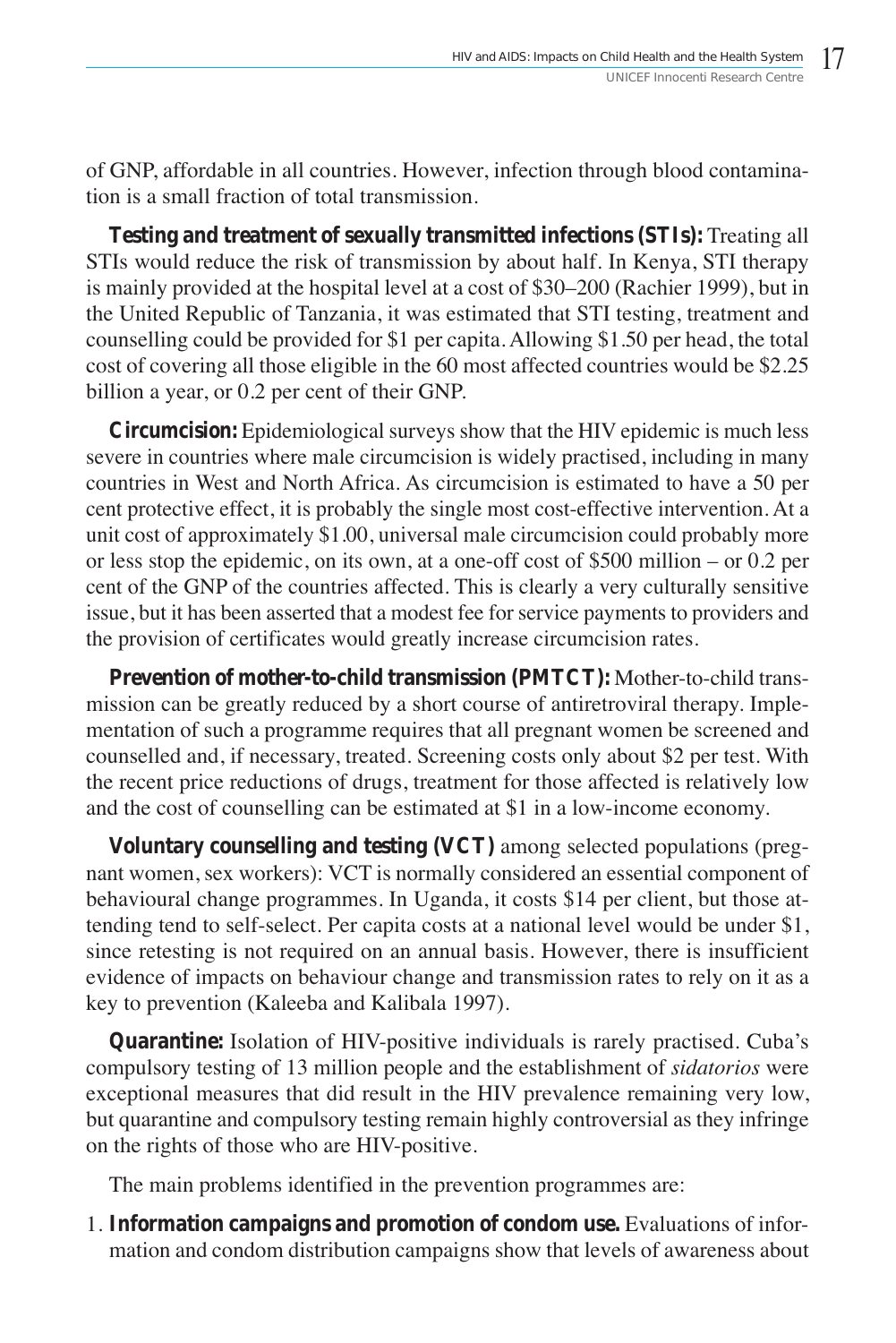HIV and its transmission modes do rise, but only after a considerable time lag. Moreover condom usage is frequently limited, due to distribution problems, religious institutional resistance and lack of behavioural change (Caldwell 2000).

2. **PMTCT and treatment of STIs.** Although antiretroviral treatment for pregnant women and newborns is cost-effective, such programmes are limited in scope, even in Thailand (chapter 5). Voluntary HIV testing remains an obstacle to the expansion of the programme. This is also true of STI prevention and treatment, particularly in countries with weak health infrastructures (Gibney et al. 1999).

## **Mitigation**

There has been a wide variety of therapeutic responses to HIV. UNAIDS (2000a) refers to the three packages classification:

- i) **The essential package** includes voluntary HIV testing and counselling, psychological support for HIV-positive people and their families, treatment of pneumonia, oral thrush, vaginal candidiasis and pulmonary TB (DOT), and prevention of infections for symptomatic HIV-positive people. Such a package is delivered through home-based care via community or hospital-instituted schemes, hospice-based care, or by subcontracting NGOs. But these interventions tend to cover only a low proportion of those affected (e.g. less than 10 per cent in Zambia and Zimbabwe; Gilks 1998).
- ii) **The intermediate package** includes all interventions included in the essential package, plus active case finding and treatment and preventive therapy for TB for HIV-positive people, systematic antifungal treatment, treatment of Kaposi sarcoma with essential drugs, surgical treatment of cervical cancer, treatment of extensive herpes. Such a package is relatively widespread and cost-effective. The inclusion of proactive TB prevention and therapy is essential as it is the leading HIV-associated opportunistic disease in low- and middle-income countries. Success in TB control has been largely dependent on the strength of the whole health care system. A review of some 30 published cost studies from low-income sub-Saharan African countries estimates that the costs of palliative care, together with care for opportunistic infections, per patient per year ranges between \$247 and \$359 depending on the level of coverage. In middle-income African countries, such as Botswana, Mauritius, Namibia, South Africa and Swaziland, the cost of the basic package would be \$471 to \$698. But O'Malley (1998) notes that in Burkina Faso, community groups rallied to deliver care to patients with HIVrelated illness in highly underserved areas for only \$20 per month.
- iii) **The advanced package** includes all interventions included in the essential and intermediate packages plus ARV therapy, and diagnosis and treatment of opportunistic infections difficult to diagnose or expensive to treat.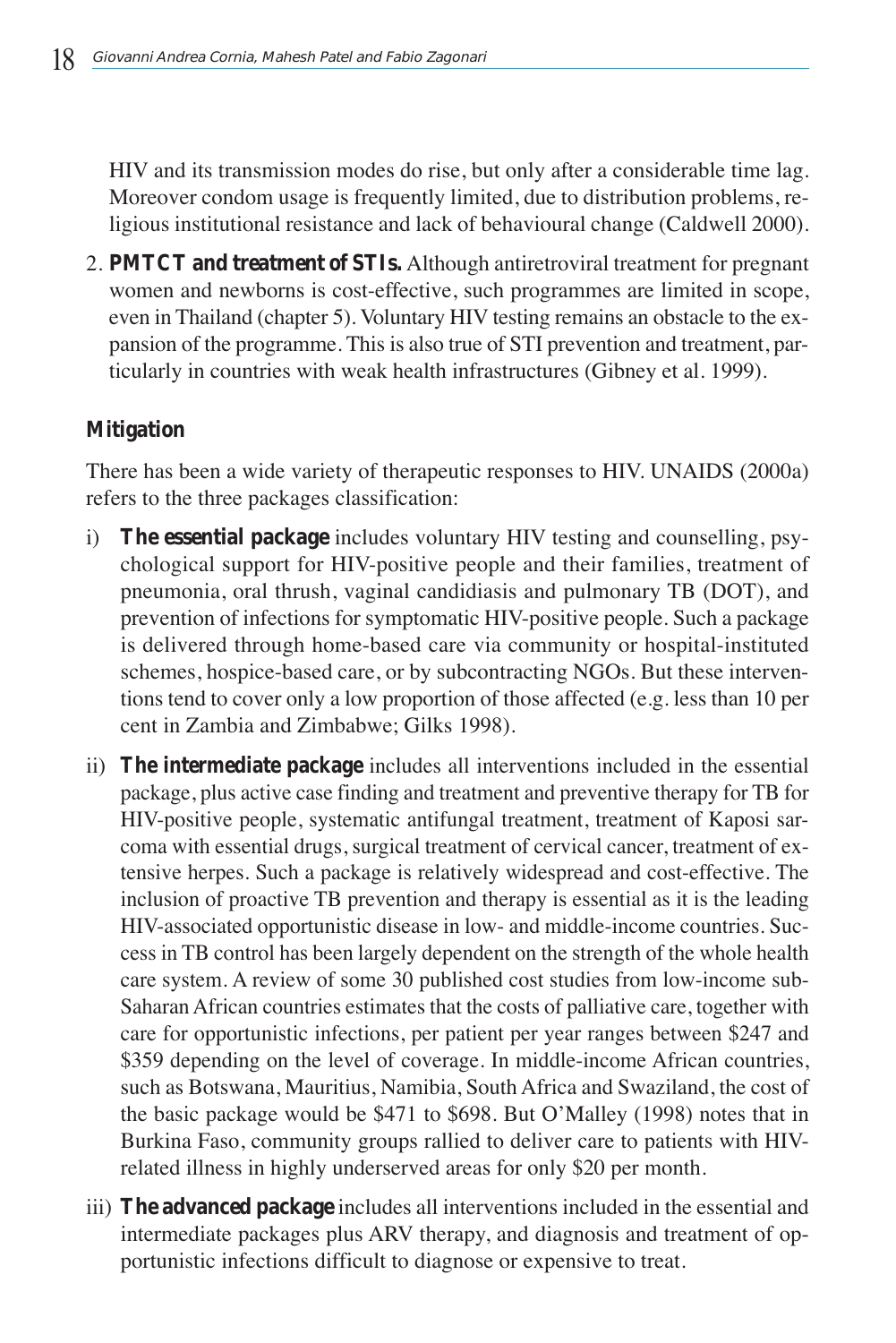### **Treatment with antiretrovirals**

Triple combination therapy (known also as highly active antiretroviral therapy – HAART), entails an individualized combination of three different drugs, taken for life and continuously followed up with monitoring and testing.

While such therapy has been common for over a decade in the industrialized nations, where it raised substantially the survival and quality of life of patients with HIV-related illness, despite recent reduction in drug costs, it is still rare in low-income countries. In Uganda, in the year 2000, only 1 per cent of the HIV-positive people had access to it (Wendo 2001).

The situation is better in countries with medium GDP per capita, greater coverage of health insurance, lower prevalence and the capacity to manufacture ARV drugs. Brazil's experience has been the most successful. The National Network of Laboratories supports the drug distribution programme with 133 testing and counselling centres and 424 drug dispensing units. In 1992, the Brazilian authorities decided to manufacture generic ARV drugs, so that they were able to deliver cheap homeproduced drugs to 90,000 people, and thus reduced HIV-related mortality by 50 per cent between 1996 and 1999, saving \$506 million on hospitalization and treatment of opportunistic infections from 1997 to 1999 (Sarna 2001, Teixeira 2000).

The main obstacle to the extension of antiretroviral therapy coverage, besides cost, is the complexity of the protocol. The drugs have to be administered under close medical supervision and require an advanced laboratory infrastructure to control possible side effects and carry out tests. An additional problem is that some patients appear either not to tolerate the ARV drugs or to comply only occasionally with the daily drug-taking routine, thus reducing the effectiveness of the therapy.

### **Best practice policy responses**

Best practice policies clearly vary from country to country, according to the economic and social situation, but in all countries – with low/high prevalence, rich/poor, able/unable to manufacture ARV, etc. – prevention remains the pillar of the overall health policy. It requires strong political commitment (as in Senegal and Uganda) and social mobilization (as in Thailand) and demands – to start with – a clear recognition of the HIV problem and of its impact on society.

The initial successes recorded in the field of PMTCT and other preventive programmes – such as blood screening and the introduction of mono-use syringes – show that they are very cost-effective, both in terms of lower IMR and U5MR and savings on the costs of treating paediatric AIDS cases. PMTCT is affordable even in low-income economies with high prevalence.

Voluntary testing for HIV has been shown to reduce transmission, but in many cases it is hampered by the patient's fear of the results of the test, so this is an activity that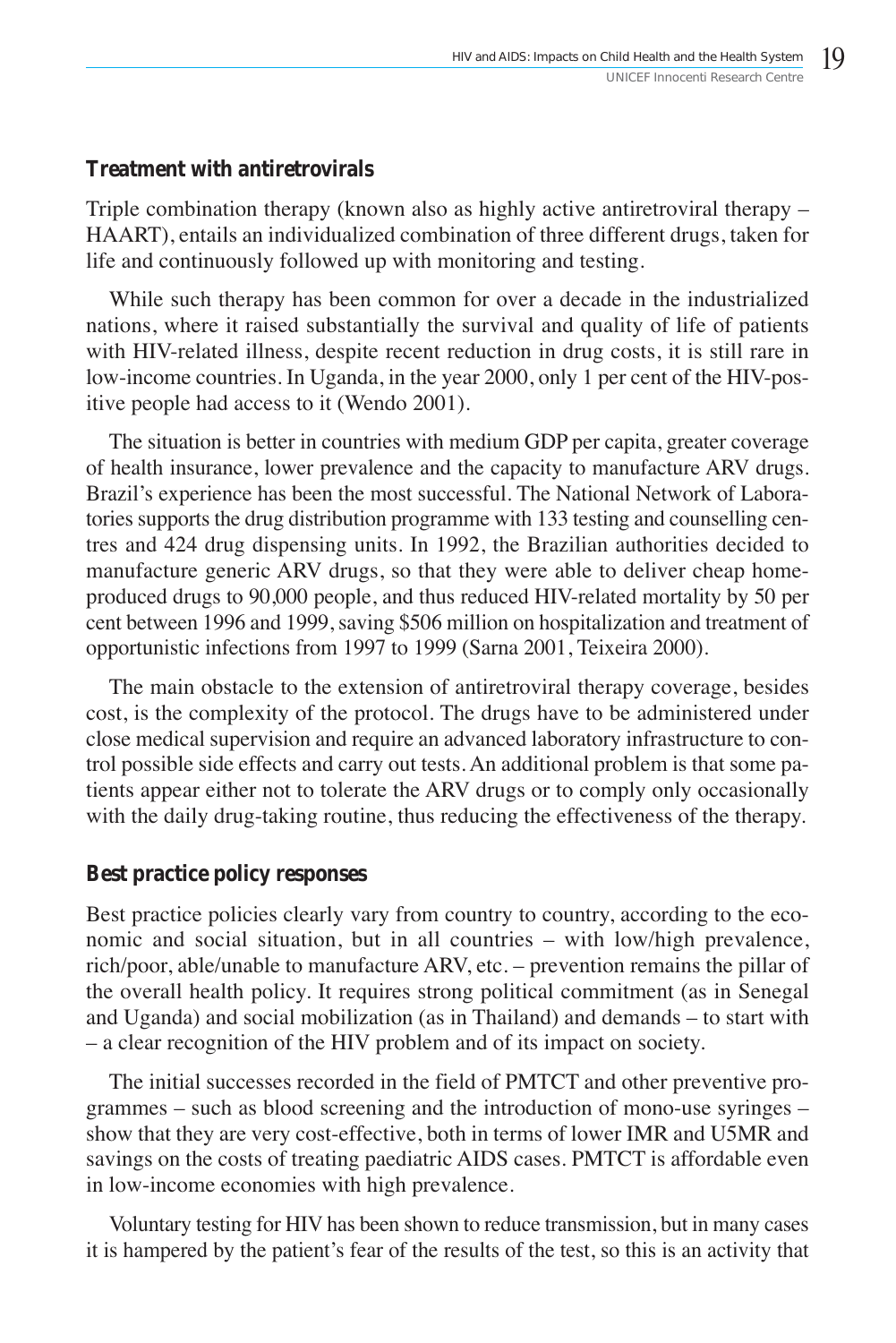requires supporting efforts in the fields of privacy protection, counselling and treatment with palliative care.

## **Intensifying efforts at mitigating the impact of HIV on people and the health system**

These measures have the advantage of lengthening life expectancy, improving the quality of life and the social usefulness of HIV-positive people by treating those infections that most frequently kill them.

**An overall effort at strengthening the primary health care:** In parallel with the spread of the HIV virus, several countries have experienced a weakening of the PHC system. So, a first response must be in the field of personnel supply and training. Secondly, any urban vs. rural and regional imbalances in the infrastructure need to be corrected. Binswanger (2001) suggests, for instance, that in Uganda the number of patients on ARV therapy can rise fivefold from 1,000 to 5,000 by better use of the existing infrastructure, while the establishment of three regional centres can increase access to ARV treatment for 10,000 patients at \$100–150 per patient.

A first priority is thus to 'shelter' the essential activities that are part of PHC, while at the same time seeking synergies between the treatment of HIV and non-HIV-related ailments by strengthening those programmes, such as the Essential Drugs Programme, that play a key role in the response to AIDS and other diseases. In view of their limited development, such programmes need to be sustained and, in many cases, expanded, as indicated by table 8.

| Country             | Number of HIV-infected people | Access to essential drugs* |
|---------------------|-------------------------------|----------------------------|
| <b>Burkina Faso</b> | 350,000                       | 60%                        |
| Côte d'Ivoire       | 760,000                       | 80%                        |
| Kenya               | 2,100,000                     | 35%                        |
| Nigeria             | 2,600,000                     | 10%                        |
| South Africa        | 4,200,000                     | 80%                        |
| Uganda              | 820,000                       | 70%                        |
| Zimbabwe            | 1,500,000                     | 70%                        |

Table 8. Estimated number of HIV-infected people and their access to essential drugs in 1999 in some African countries

Source: UNAIDS 2000a and World Bank 2000.

Note: \* Access to minimum of 20 most essential drugs continuously available at public or private health facilities within 1-hour walk.

The treatment of opportunistic infections has so far been carried out in a hospital setting and is, for this reason, rather costly. This requires a redefinition of the management of TB and similar diseases through the development of community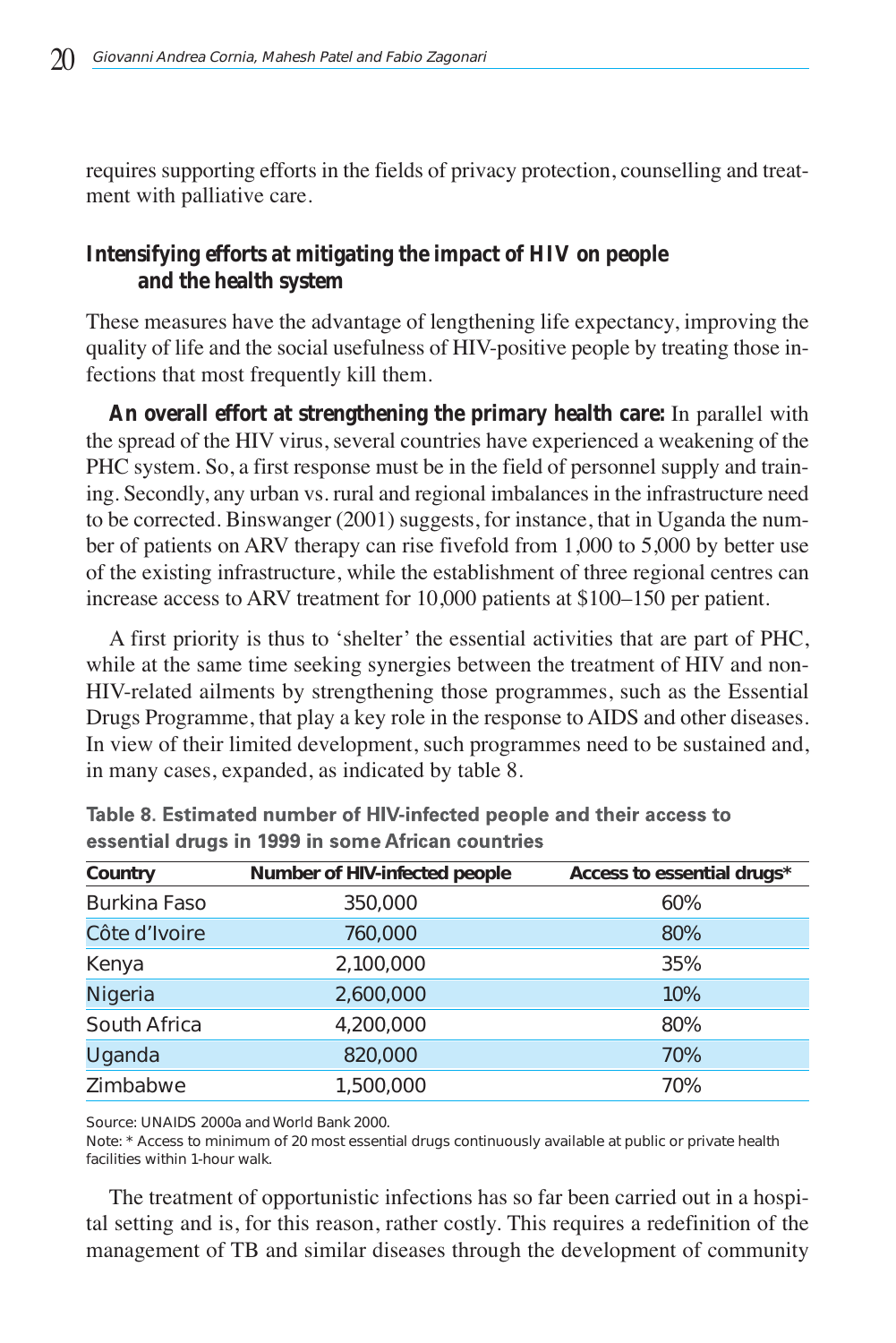and home-based care and greater use of the district health care infrastructure that can greatly reduce costs (Floyd and Gilks 1997).

Barnett et al. (2001) discuss the contracting of NGOs in Brazil and Guatemala as a mechanism to deliver essential components of HIV care such as VCT and palliative care, improving both the quality and extent of the programme while reducing its cost.

## **Gradually making ARV treatment accessible to all**

Despite many obstacles, a gradual expansion in ARV coverage would bring notable benefits. The main arguments in its favour are: First of all, lack of treatment would abandon 36 million infected adults and children to certain death. Although there are many other diseases that are endemic in the developing world, none of them is as lethal as AIDS. Second, the possibility of treatment is necessary to optimize prevention, as in the absence of a cure, there are no incentives to take an HIV test. Third, treatment reduces the hospitalization and drug costs for palliative care and the treatment of opportunistic infections. Fourth, a gradual expansion of the treatment with antiretrovirals would involve the strengthening of the overall health system. Finally, treatment with antiretrovirals would avoid a number of the devastating effects that cripple HIV-affected economies, including high mortality and attrition rates among people in the most productive age group, the impoverishment of a large section of society, and the social stigma and deprivation experienced by a mounting number of orphans.

**Reducing the cost of ARV drugs:** The cost of antiretroviral therapy varies, depending on the country's capacity to manufacture domestically or to import generics from other low- and middle-income countries, but the price of both branded and generic antiretrovirals is declining. The countries that have expanded treatment with ARV the fastest are Brazil, India and Thailand, all of which can produce most of the drugs and distribute them through the public health care sector or pharmacies specializing in the sale of generic drugs (Saavedra 2000).

The UN can help in reducing costs by assisting with international procurement, quality assurance, and certification, as previously done for the UNICEF–WHO Essential Drug Programme that purchased generic drugs on the international markets in bulk, at prices up to 50 times less than the price of branded products.

There are a number of possible strategies for reducing the cost of ART further. These include drugs being given or sold at discount by the pharmaceutical companies, as in Senegal, the adoption of dual pricing systems (as proposed by some transnational corporations), or both production and import of generic drugs competing on the open market with branded products. Success in reducing the cost of antiretroviral drugs could mean that even some low-income countries could start to gradually expand the number of adults being given ART. With the spread of the generic drugs and the simplification of therapeutical protocols, the target for a reduced price is \$300 a year, a sum equal to the entire annual income of many people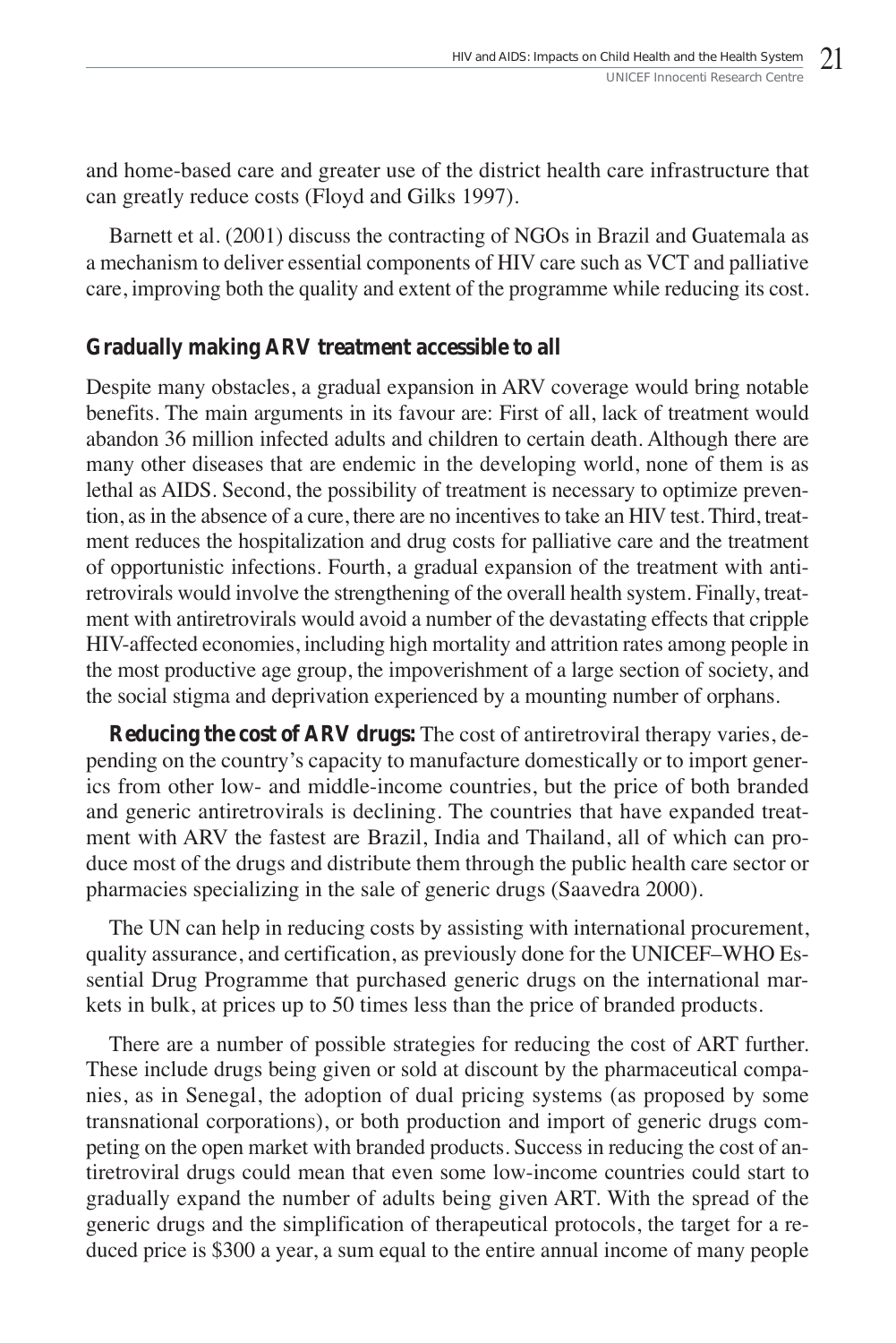in HIV-affected countries. This need not necessarily matter from an economic and public health perspective. If prevalence is low, then the cost of treatment could be subsidized through health insurance, public spending or community mechanisms. The impact that such arrangements would have on the proportion of the national GDP required to treat all those infected is a function of prevalence, drug price and GDP per capita in the state or community concerned, and can easily be calculated, using the following formula:

Per cent of GDP needed = prevalence (for the entire population)  $\times$  drug cost per year

### GDP per capita

If the prevalence of the entire population (i.e. not only those 15–59 years of age) is 1 per cent, the treatment costs \$300 per year, and the average GDP per capita is \$300 per year, then only 1 per cent of GDP would need to be spent on antiretroviral treatment. Similarly, if 10 per cent of the community were infected, the drug costs \$300 per year, and average per capita income is \$300, then 10 per cent of the GDP would be required. In Brazil, which has a low HIV population prevalence and a relatively high GDP per capita, all cases could be treated for less than 0.05 per cent of GDP, as, indeed, they are for free by the health service. In Botswana, where the population prevalence is one of the highest in the world, a drug price of \$300 per year would require spending about 2 per cent of GNP, slightly more than Botswana's total public health expenditure. An important and difficult, but yet feasible, national effort would be required to provide treatment for all cases. The situation is more problematic in countries such as Kenya with medium prevalence but a low GDP per capita, meaning that about 10 per cent of the national GDP would be required to cover all infected people (Kimani 2000). This percentage is almost Kenya's total government expenditure, so it is clearly impossible to allocate such an amount of money to treatment of just one disease. But, without massive external and domestic effort to extend treatment, about 10 per cent of the population of Kenya will have died from AIDS within six to seven years.

| Country         | Population<br>prevalence<br>℅ | Hypothetical 'low'<br>annual drug price | <b>GDP</b><br>per capita | % of GDP required<br>for ARV treatment<br>of all infected |  |  |
|-----------------|-------------------------------|-----------------------------------------|--------------------------|-----------------------------------------------------------|--|--|
| <b>Brazil</b>   | 0.5                           | 300                                     | 3,000                    | 0.05                                                      |  |  |
| <b>Botswana</b> | ንበ                            | 300                                     | 3,000                    |                                                           |  |  |
| Kenya           |                               | 300                                     | 300                      | 10                                                        |  |  |

Table 9. Simulation of the percentage of GDP required to treat the HIV population under a given assumption about the cost of the treatment, prevalence and GDP per capita

Source: Author's calculations.

Notes: Figures used here are rounded off for ease of calculation. Except for the drug price, which is still significantly higher than \$300 for a year of treatment, the data closely approximates the true situation in the countries considered. If the drug price in the country were double the figure used here, then the proportion of GNP required would also be doubled.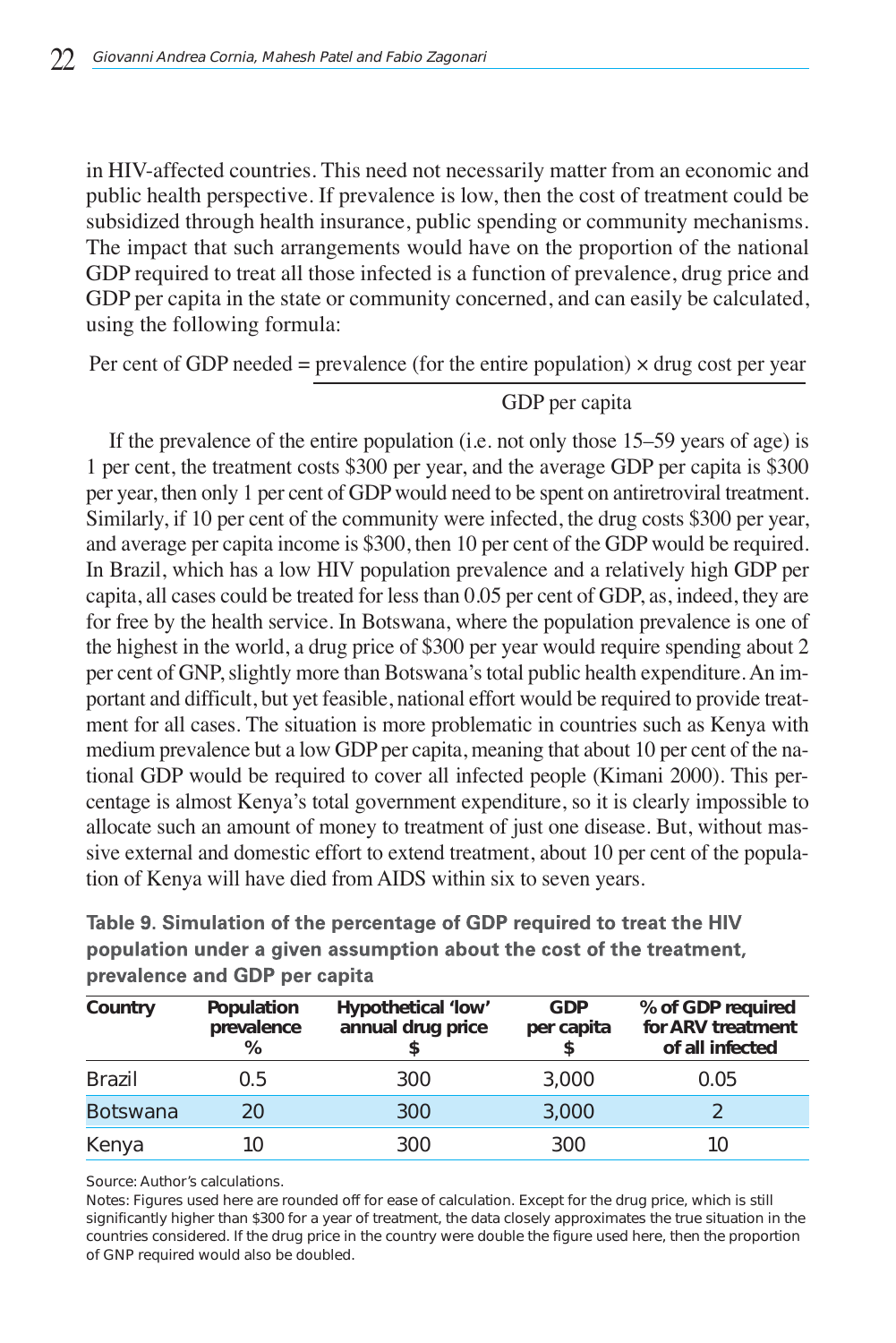These figures are purely conjectural but help identify the conditions in which treatment can gradually be extended. While cost-sharing in various forms may be of assistance in low-prevalence, high-income countries, the necessary total economic resources are simply not available in high-prevalence, low-income countries, even if costs fall to \$300 per year. While this analysis does paint a rather bleak picture for some countries, it can also serve to give some indication of what an affordable price might be. In a country such as Kenya, treatment of all cases would require that the cost of one year of treatment with ARVs be reduced to \$20–30.

**Introducing simpler therapeutic protocols:** The second obstacle to the extension of HIV treatment is the complexity of the treatment protocols and the weak public health infrastructures, but considerable experimentation is already going on in this area. Given the shortage of doctors in affected countries, they could be replaced by nurses with specific training in the field to administer and monitor the treatment. In Haiti, there are innovative attempts to implement treatment with a community-based 'barefoot doctor approach', entailing a simplification of the tablets-taking cycle (Farmer et al. 2001).

Finally, there is a need to develop simpler health delivery systems, based on outpatient, home-based and hospice care. The vast literature on care provision generally shows that community and home-based care – particularly if carried out in collaboration with provincial hospitals – is as effective as hospital-based care, and considerably less costly. In urban and periurban areas, this approach noticeably reduces administrative and hospital costs and costs for transport, meals and other items paid by the patients themselves (Haile 2000, Drew et al. 1997). Through such savings, more eligible people could be covered. Some studies, such as Hansen et al. (1998), show that home-based care is not cost-effective for patients with HIVrelated illness in scattered hamlets in rural areas. The cost of a visit in a rural homebased care programme in Zimbabwe was equal to the cost of 2.7 inpatient days in a district hospital as two thirds of the cost was spent just getting to the patient.

**Improving resource mobilization and diversifying the sources of funding:** While drug procurement policies and simplification of the therapeutic protocols may help reduce the unit cost of treatment, the proposed gradual expansion of ART entails the mobilization of additional health resources. As noted above, in low-income countries, the increase in total health expenditure during the last 10 years was borne by the household sector, a fact that may have entailed the exclusion of the poor from health care.

According to UNAIDS in 2004, global spending on AIDS was just under US \$5 billion in 2003, but by 2007 US \$20 billion would be needed for prevention and care in low- and middle-income countries (UNAIDS 2004). This would cover ART for just over 6 million people, support for 22 million orphans, HIV counselling and testing for 100 million adults, AIDS education for 900 million students and peer counselling for 60 million young people not in school. But the range of the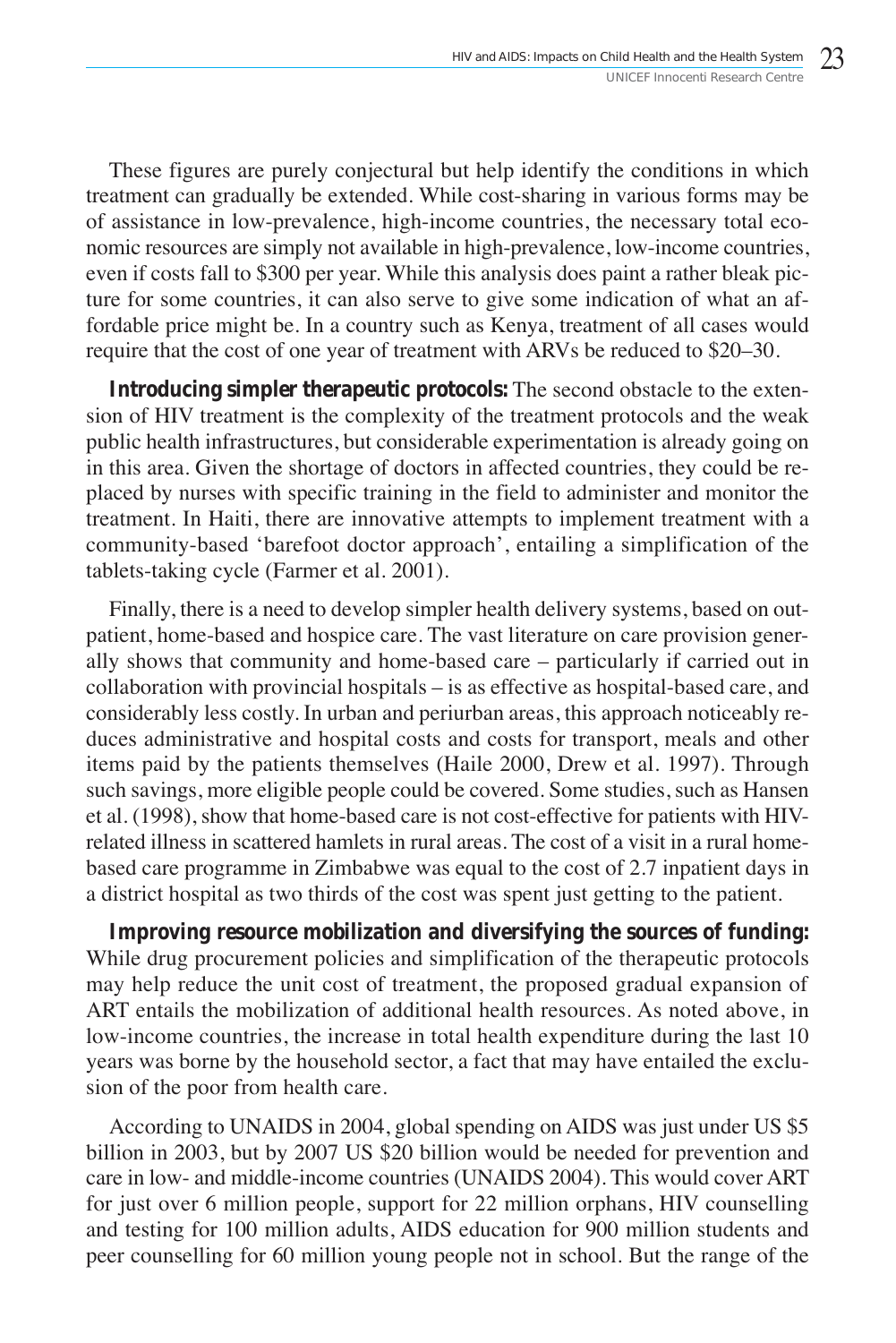plausible estimates varies a lot. While this is a huge sum, the problem of financing HIV and AIDS care will be particularly intense in low-income countries. In countries such as Argentina, Brazil and Mexico, the cost of an ambulatory service package was estimated in 2001 to represent respectively 0.02 per cent, 0.11 per cent and 0.06 per cent of GDP.

The situation in low-income African countries is more complex. Examples of different health financing approaches are available (Contact Group meeting 20 May 2001; see also case studies by Abt Associates on Guatemala, Rwanda and Senegal). Except for a few growing African economies – such as Uganda – the increase in HIV resources cannot come from individual patients. Greater efforts ought to be placed therefore on increasing resources in ways that would **distribute more equitably the burden of HIV** within the countries affected and internationally. This objective could be reached by means of: co-payments by well-off individuals; the development of risk-pooling arrangements at the local level; the development of health insurance for those employed in the formal economy; the re-allocation of public expenditures from low to high priority sectors; and an increase in earmarked taxation. International resources need also to be increased through debt-for-AIDS swaps or fresh money raised from the Global Health Fund adopted by the G-8.

An important component of the financing strategy against HIV and AIDS is riskpooling arrangements to spread the cost of HIV treatment among a broad pool of people and to avoid the impoverishment of HIV-affected families. Such arrangements include the national health insurance (fairly developed in South Africa and Zimbabwe) and municipal or provincial pre-payment schemes (common in Thailand). Public funding is the broadest form of collective insurance and several countries subsidize the treatment of HIV to some extent. Mexico covered 76.1 per cent of the total health expenditure but only 49 per cent of the HIV expenditure. The state of Sao Paolo in Brazil and Thailand, in contrast, subsidized 36 per cent and 76 per cent of the cost of the HIV treatment but only 20 per cent and 55 per cent of the general health care.

Traditionally, private companies have turned a deaf ear to the possibility of insuring their staff against HIV. Things are starting to change, however. The power company of Côte d'Ivoire, for instance, realized that it can be cheaper to cover the cost of ARV treatment than that of extended illness and hospitalization of HIV-positive employees. Also, inability of entering an ARV treatment programme can result in higher payments for disability allowances or survivor benefits, and in high costs of recruiting and training replacement employees (Binswanger 2001). Moreover, a private insurance company working in East Africa has been able to cover treatment for enrolees in the early stages of the disease (Feeley 2000). Insurance companies in Mexico took interest in a re-insurance programme for asymptomatic HIV-infected people. Be that as it may, it is clear that extending health insurance holds a considerable potential for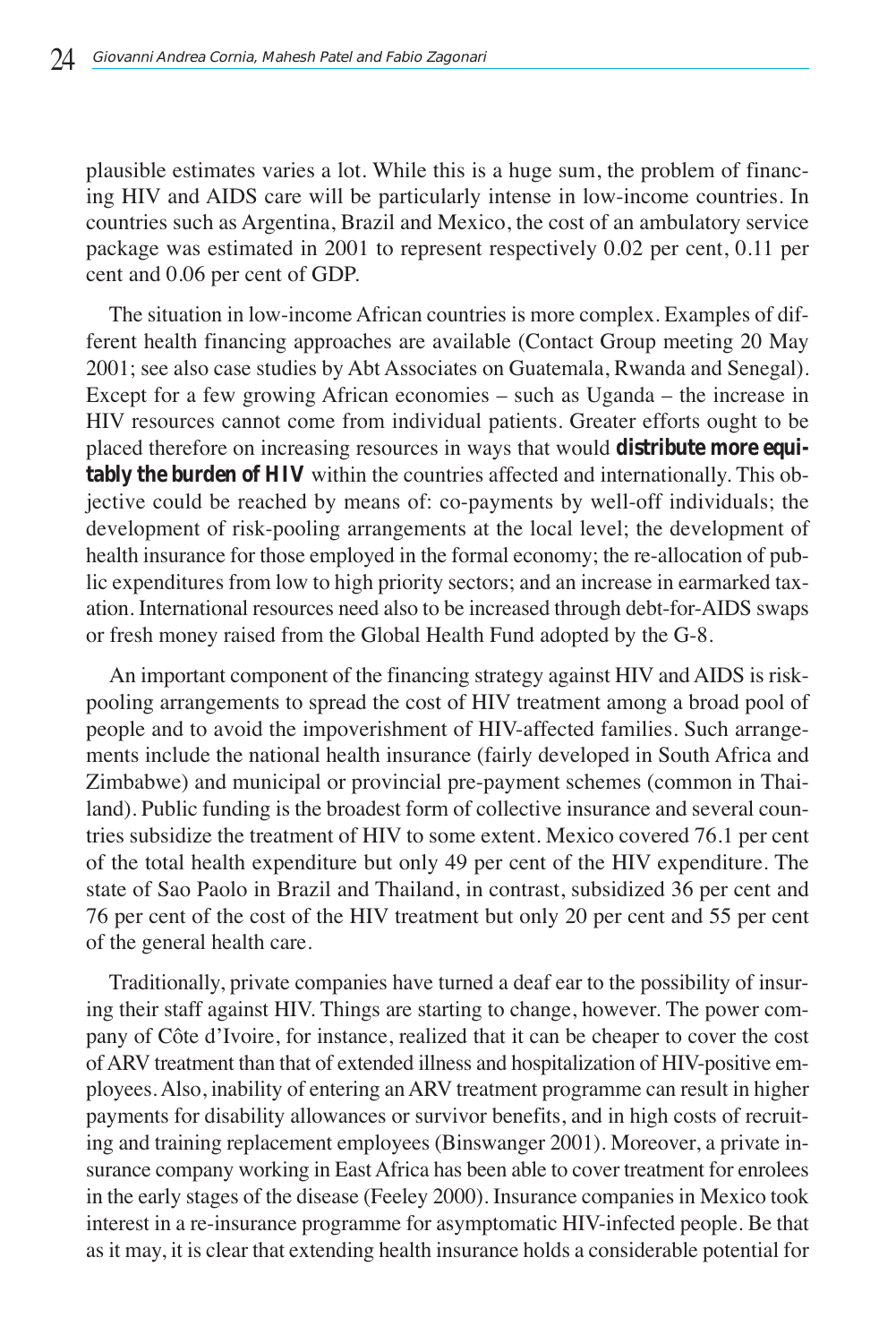making ARV treatment available to many infected people in middle-income countries, though in these countries, the spread of health insurance will be limited by a high unemployment rate and the size of the informal sector.

In low-income countries, risk-pooling arrangements have to expand massively. Mutual health organizations are a form of community-based and non-profit health insurance that enable members to pay dues when they are well and little or nothing when sick. From 1999 to 2000, the Project of Health Reform team developed performance indicators for projects undertaken in Côte d'Ivoire, Ghana and Senegal. They showed that these health insurance schemes can represent a short-run solution (until viable national solutions emerge), but for priority services only. Also such schemes seem unable to reach the extremely poor.

Finally, in low-income countries, the public budget has a key role to cover the poor and, especially, the extremely poor. And this brings us back to the decade-long debate on taxation levels and public finance priority in low-income countries. Nothing new can be said here in relation to the debate of the 1980s and 1990s, which has highlighted the overall benefits of a pro-poor allocation of public expenditure and the importance of generating adequate levels of revenue. The only additional argument that can be made here is that the **cost of inaction** is far bigger than in the case of low expenditure in health and education.

### **Balancing prevention and treatment in countries with different infection rates**

The prior sections have suggested that the challenge of AIDS requires simultaneous efforts in the fields of prevention, mitigation and treatment. Given that public resources assigned to such a response are extremely limited in most countries, the policymaker has to choose how best to allocate them among competing alternatives. The choice of the optimal mix of interventions is obviously conditioned by the HIV prevalence of a country, its GNP per capita and distribution; the strength of its health infrastructure; the relative cost and efficacy of various interventions; the coverage of health insurance; the strength of pressure groups aiming at diverting public expenditure to their advantage; and the time horizon within which any programme has to be implemented.

So far, the literature has recommended concentrating the response to AIDS on prevention, palliative care and the treatment of opportunistic infections, especially in countries with high prevalence. The main reason adduced to justify this position is the higher unit cost of treatment. This approach is rational when policy is guided by the objective to '**minimize HIV prevalence**'. Even in this case, however, a truly rational decision must take into account the interaction between prevention and treatment. In fact, treatment helps optimize prevention, because in the absence of a cure, people have no incentives to undergo voluntary testing and to modify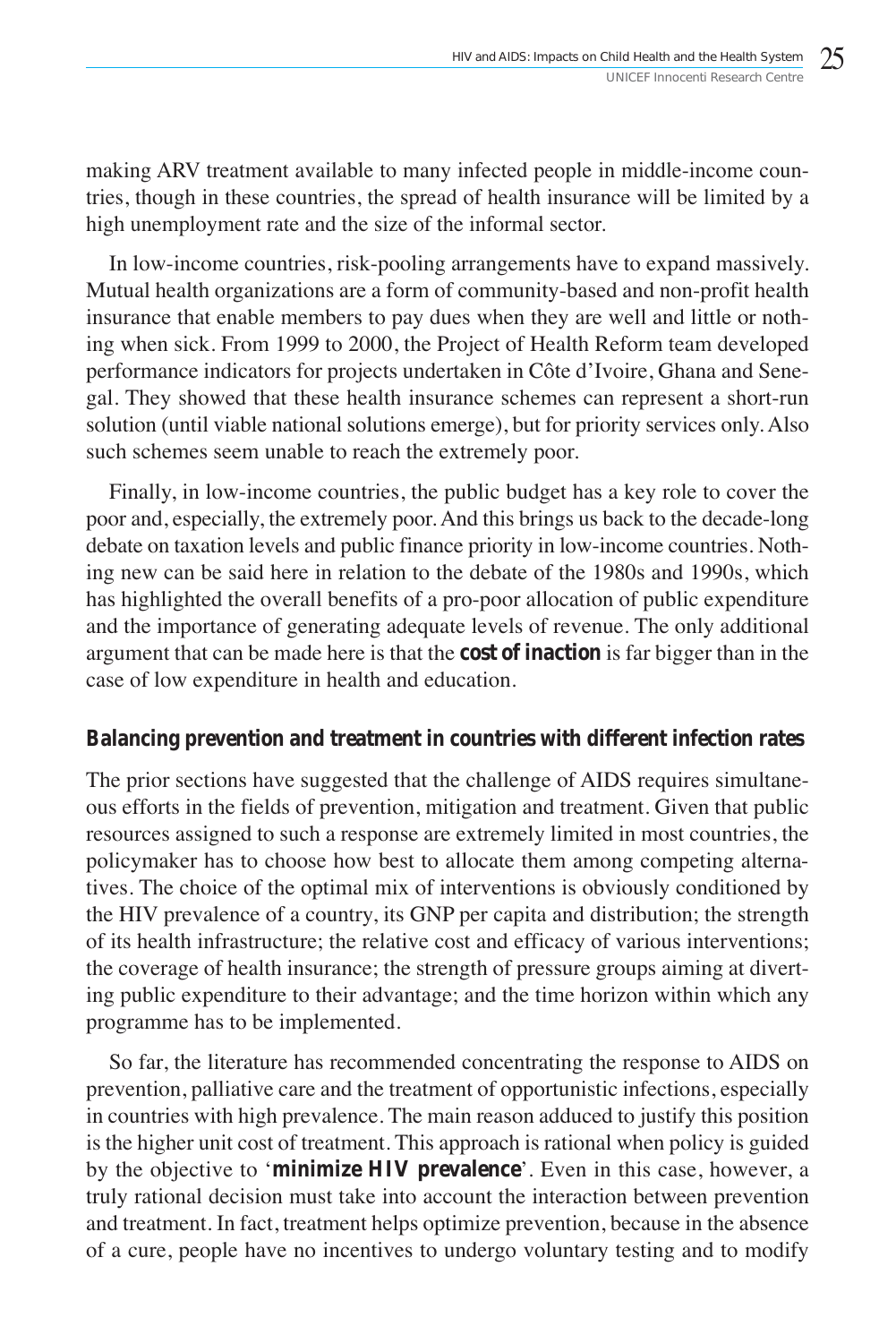their sex behaviour. In addition, treatment reduces the viral load and thus minimizes the probability of transmitting the virus to others.

The optimal mix of interventions may also change if the dominant policy objective is '**maximizing the years of life**'. In this case, the benefits of ARV treatment would emerge more clearly as such therapy lengthens the life of those already infected. Prevention also lengthens the life of those reached by preventative messages, though these do not always entail a behavioural modification. The average cost per person who effectively modify sex behaviour is thus much higher. If the number of those reached by prevention programmes who change their behaviour is half of all those exposed to the message, costs per capita of prevention rise to \$20– 100 per capita. Moreover, the benefits of ARV treatment would be even more evident if the dominant policy objective were the full evaluation of **all costs and benefits of an anti-AIDS strategy**. In this case, one should include among the benefits of ARV treatment a slower rise in the number of orphans lacking parental guidance; the lower demand for sickness and orphan allowances and early retirements; the savings on palliative care and the cure of opportunistic infections; the loss of income by the working-age population infected or dead. Finally, as repeatedly noted, the cost of the antiretroviral treatment has been falling rapidly during the last 2–3 years, while the international aid targeted to the treatment of HIV is rising (as suggested by the International Health Fund of \$1.3 billion launched in 2001).

All these arguments suggest that the policy response to HIV and AIDS may change, depending on whether the effects of treatment on improving the efficacy of prevention is taken into account, and the choice of the objective – to minimize HIV prevalence, or to maximize the years of life for PLHIV. The choice of the best policy mix can typically be represented as an optimization problem. Illustrated in annex 1 is a simple model, identifying the optimal combination of prevention and treatment measures given different assumptions concerning their costs and effectiveness, the choice of policy objective and the interactions between prevention and treatment.

Two numerical examples illustrate this point. In the first case, the objective is to minimize prevalence. Given the real (i.e. observed) values of the parameters measuring the effectiveness of prevention and treatment activities, the public health expenditure for HIV will be almost entirely assigned to prevention, with ARV treatment receiving residual funds only (see table 10). Furthermore, even if the relative cost-efficiency of ARV treatment improves because, for instance, of a moderate fall in the cost of ARV (under hypothesis A the unit cost of treatment  $c_t$  is 15 times greater than the unit cost of prevention, while under hypothesis B it is 10 times greater), the allocation of public resources does not change, with ARV treatment receiving residual funds only. Likewise, even if the relative efficacy of preventions falls sharply, the percentage allocation of public expenditure assigned to prevention still does not decline.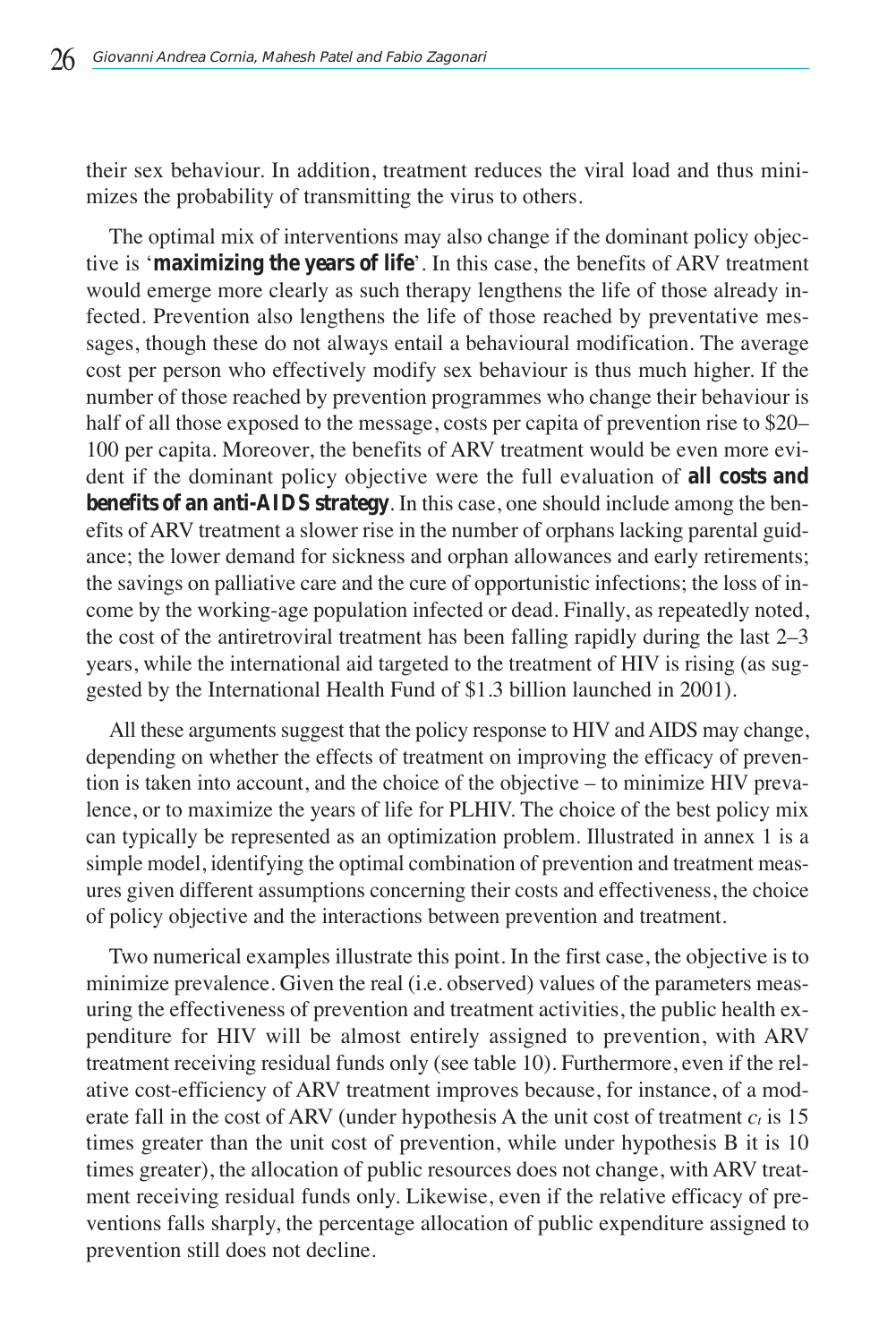Table 10. Percentage distribution of public expenditure between prevention and treatment with antiretroviral therapy, assuming the policy is to minimize HIV prevalence

| <b>Objective function:</b><br>minimize prevalence                                                                                                                                 | Percentage of health<br>expenditure assigned to<br>preventative activities | Percentage of<br><b>PLHIV</b> treated |
|-----------------------------------------------------------------------------------------------------------------------------------------------------------------------------------|----------------------------------------------------------------------------|---------------------------------------|
| Hypothesis A: unit cost of treatment<br>is 15 times that of prevention                                                                                                            | 86%                                                                        | 10%                                   |
| Hypothesis B: unit cost of treatment<br>is 10 times that of prevention                                                                                                            | 81%                                                                        | 20%                                   |
| Hypothesis C: unit cost of treatment is<br>10 times that of prevention - and -<br>efficacy of prevention falls to one quarter<br>of its original value (from $z = 5$ to $z = 1$ ) | 81%                                                                        | 20%                                   |

Note: in hypotheses A, B and C all parameters of the model are unchanged (i.e.  $z_t$ =2,  $z_t$ e=0,  $z_t$ e=5,  $c_p$ =1, r $_0$ =0.1, e $_{0}$ =1.1, d=0.1) except that under hypothesis C in which it is assumed that z $_{\rm f}$ P=4.

By contrast, if the objective of the policymaker is to maximize the numbers of years lived (either through prevention or through care) then, given the same realistic value of the parameters, currently relevant costs and the effectiveness of prevention and treatment activities, the allocation of public resources will be assigned to prevention to a lesser extent (see table 11). Furthermore, if the relative cost-efficiency of treatment improves (because, for instance, of a fall in the cost of ARV) then the proportion of public resources allocated to treatment will reach a consistent amount. Likewise, if the efficacy of prevention falls, the share of resources to be assigned to the therapy with antiretrovirals rises further.

Table 11. Percentage distribution of public expenditure between prevention and treatment with antiretroviral therapy, assuming the policy is to maximize the number of years lived

| Objective function: maximize<br>the number of years lived | Percentage of health<br>expenditure assigned<br>to preventative activities | <b>Percentage of PLHIV</b><br>treated |
|-----------------------------------------------------------|----------------------------------------------------------------------------|---------------------------------------|
| Hypothesis A: unit cost of treatment                      | 79%                                                                        | 14%                                   |
| is 15 times that of prevention                            |                                                                            |                                       |
| Hypothesis B: unit cost of treatment                      | 33%                                                                        | 72%                                   |
| is 10 times that of prevention                            |                                                                            |                                       |
| Hypothesis C: unit cost of treatment                      | 24%                                                                        | 82%                                   |
| is 10 times that of prevention and the                    |                                                                            |                                       |
| efficacy of prevention falls to one quarter               |                                                                            |                                       |
| of its original value (from $z=5$ to $z=1$ )              |                                                                            |                                       |

Note: in hypotheses A, B and C all parameters of the model are unchanged (i.e.  $z_t = 2$ ,  $z_t^e = 0$ ,  $z_t^p = 5$ ,  $c_p = 1$ ,  $r_0 = 0.1$ ,  $e_0$ =1.1, d=0.1) except that under hypothesis C in which it is assumed that  $z_t$ <sup>p</sup>=4.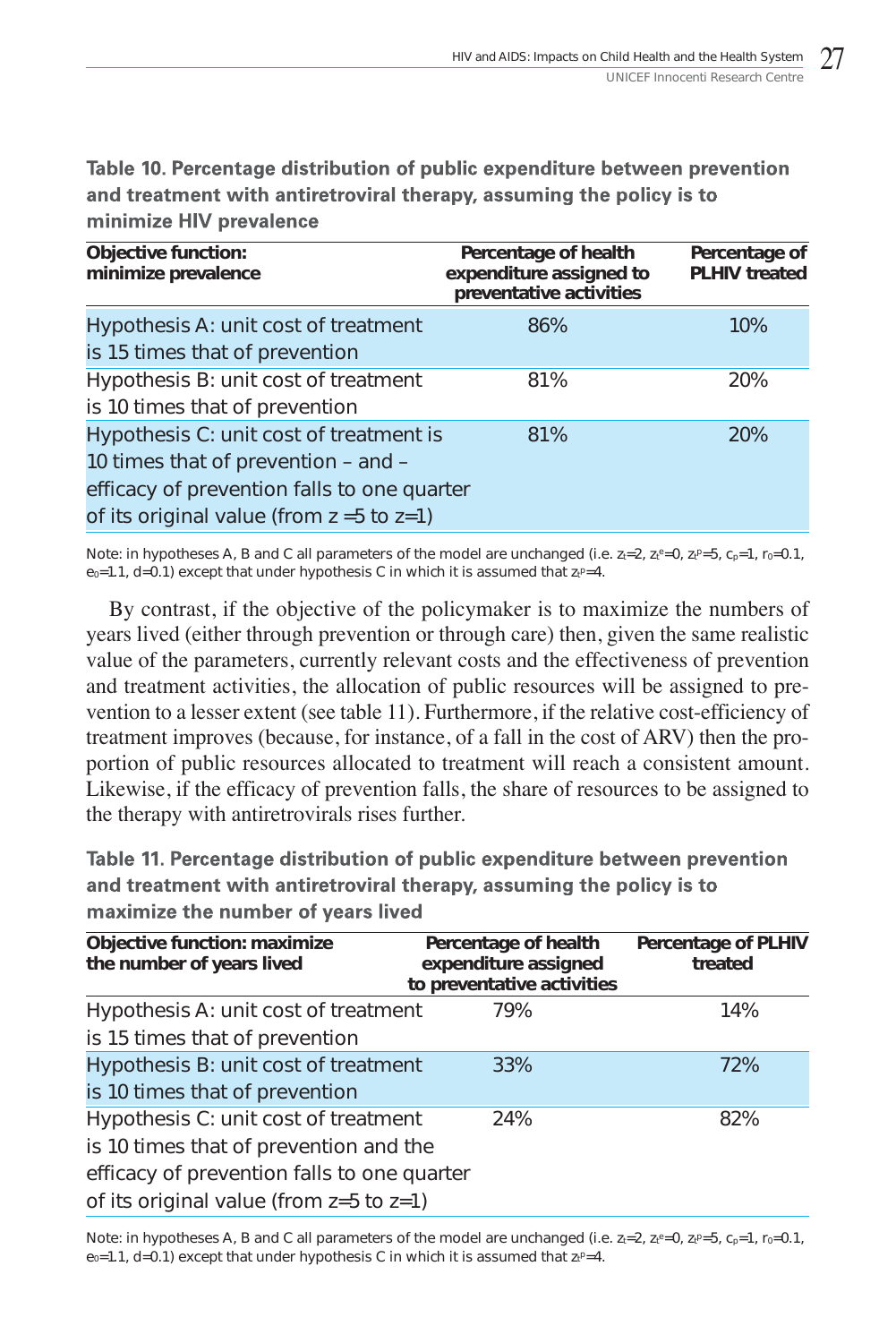#### **References and Bibliography**

- Ainsworth, M. and M. Over. 1994. AIDS and African development. *The World Bank Research Observer*, vol. 9(2), pp. 203–240.
- Avila-Figueroa, C. 1999. The AIDS epidemic and the health sector reform. In *AIDS in Latin America and the Caribbean: a Multidisciplinary View*, ed. J.A. Izazola-Licea et al., chapter 6. Mexico City: Mexican Health Foundation.
- Barnett, C. et al. 2001. *Contracting Non-Governmental Organizations to Combat HIV/AIDS*. Partners for Health Reform (PHR), Special Initiatives Report no. 33. Bethesda.
- Binswanger, H.P. 2001. HIV/AIDS treatment for millions. *Nature*, vol. 292(5515), pp. 221–225.
- Brown, L. et al. 2002. Predictors of retention among HIV/haemophilia health care professionals. *General Hospital Psychiatry*, vol. 24(1), pp. 48–54.
- Buvé, A. 1997. AIDS and hospital bed occupancy: an overview. *Tropical Medicine and International Health*, vol. 2(2), pp. 136–139.
- Buvé A. et al. 1994. Mortality among female nurses in the face of the AIDS epidemic: a pilot study in Zambia. *AIDS*, vol. 8(3), p. 396.
- Caldwell, J.C. 2000. Rethinking the African AIDS epidemic. *Population and Development Review*, vol. 26(1), pp. 117–135.
- Chawla, M. 1997. *Dual-Job Holding by Public Sector Physicians in India*. Working Paper. Cambridge, USA: Harvard School of Public Health, Harvard.
- Colvin, M. et al. 2001. Prevalence of HIV and HIV-related diseases in the adult medical wards of a tertiary hospital in Durban, South Africa. *International Journal of STD and AIDS*, vol. 12(6), pp. 386–390.
- Cornia, G.A. and G. Mwabu. 2000. Health status and health policy in sub-Saharan Africa: a long-term perspective. In *Essays in Honour of Philip Ndegwa*, ed. Dharam Ghai. Basingstoke: McMillan.
- Cornia, G.A. and F. Zagonari. 2002. The impact of HIV/AIDS on child mortality: an econometric investigation. Mimeo. Florence: University of Florence.
- Decodas, J. and A. Whiteside. 1996. The effect of HIV on health care in sub-Saharan Africa. *Development Southern Africa*, vol. 13(1), pp. 89–100.
- Drew, R.S. et al. 1997. Estimating coverage of a community-based home care programme. *Tropical Doctor*, vol. 27(4), pp. 210–214.
- Farmer, P. et al. 2001. Community-based approaches to HIV treatment in resource-poor settings. *The Lancet*, vol. 358, pp. 404–409.
- Feeley, R. 2000. *The Role for Insurance Mechanisms in Improving Access to Private Sector Primary and Reproductive Health Care*. Washington DC: Deloitte Touche Tohmatsu and USAID.
- Floyd, K. and C. Gilks. 1997. Cost and financing aspects of providing ARV therapy: a background paper. Presentation at WHO, Geneva.
- Forsythe, S.S. 2000. *The Affordability of ARV Therapy in Developing Countries: What Policy Makers Need to Know*. Washington DC: USAID.
- Foster, S. 1991. Supply and use of essential drugs in sub-Saharan Africa: some issues and possible solutions. *Social Science and Medicine*, vol. 32(11), pp. 1201–1218.
- Foster, S. 1993. *Cost and Burden of AIDS on the Zambian Health Care System: Policies to Mitigate the Impact on Health Services*. Lusaka: USAID, London School of Hygiene and Tropical Medicine.
- Gibney, L. et al. 1999. HIV testing practices of Zimbabwean physicians and their perspectives on the future use of rapid on-site tests. *AIDS Care – Psychological and Socio-Medical Aspects of AIDS/HIV*, vol. 11(6), pp. 663–673.
- Gilks, C. 1998. *Care and Support for People with HIV/AIDS in Resource-Poor Settings*. London: DFID Health and Population Occasional Papers.
- Gilks, C. 2001 Implementing VCT: lessons learned from Kenya. *Policy Briefings for the Health Sector Reform*, vol. 3, pp. 1–7.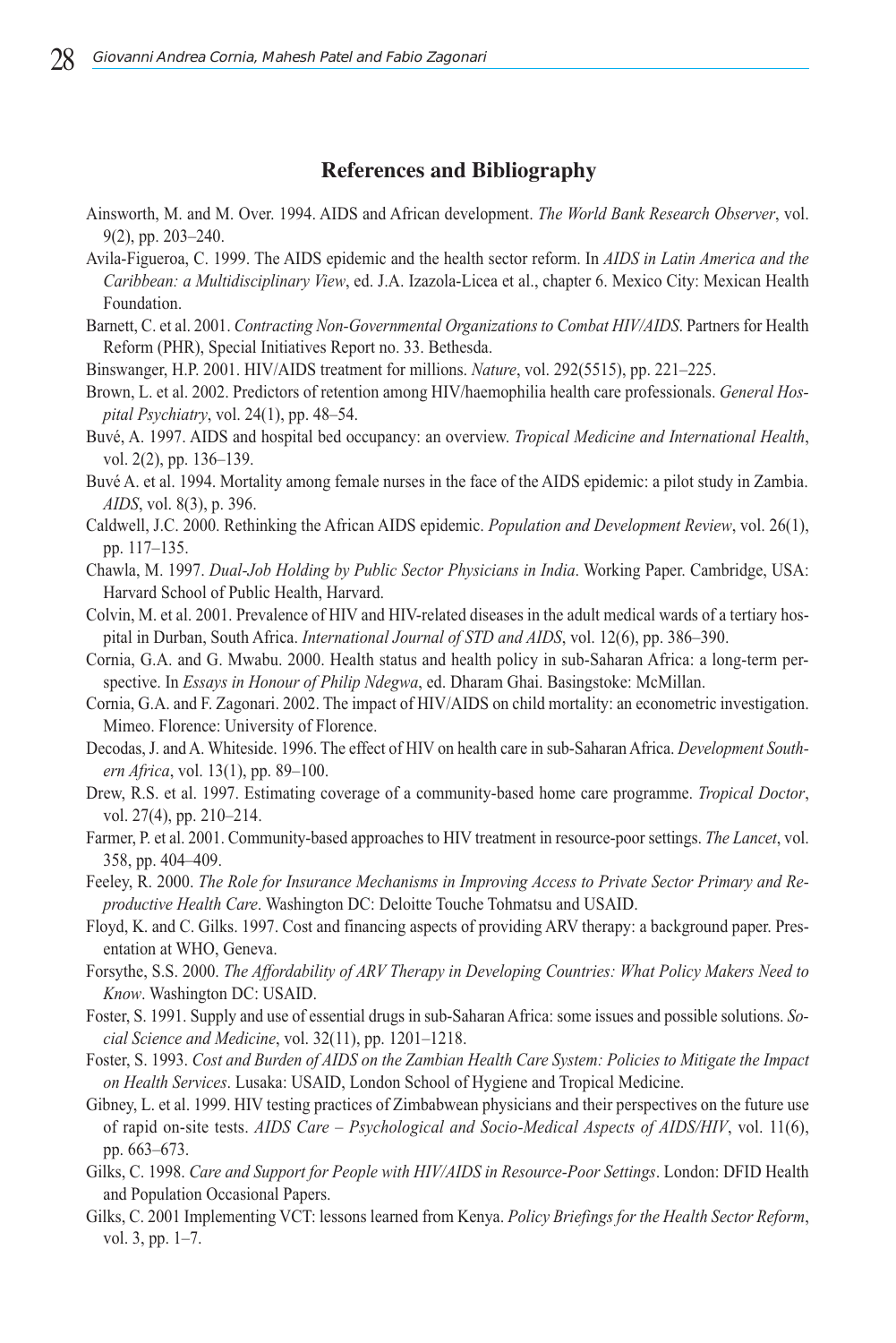- Gounden, Y.P. and J. Moodley. 2000. Exposure to HIV virus among healthcare workers in South Africa. *International Journal of Gynaecology and Obstetrics*, vol. 69, pp. 265–270.
- Haile, B. 2000. Affordability of home-based care for HIV/AIDS. *South African Medical Journal*, vol. 90(7), pp. 690–691.
- Hansen, K. et al. 1998. The cost of home-based care for HIV/AIDS patients in Zimbabwe. *AIDS Care Psychological and Socio-Medical Aspects of AIDS/HIV*, vol. 10(6), pp. 751–759.
- Kaleeba, N. and S. Kalibala. 1997. Participatory evaluation of counselling, medical and social services of the AIDS Support Organization (TASO) in Uganda. *AIDS Care – Psychological and Socio-Medical Aspects of AIDS/HIV*, vol. 9(1), pp. 13–26.
- Khandwalla, K.E. et al. 2000. Knowledge, attitudes, and practices regarding STI among general practitioners and medical specialists in Karachi, Pakistan. *Sexually Transmitted Infections*, vol. 76(5), pp. 383–385.
- Kikumbih, S.N. et al. 1997. Consequences of adult HIV infection for outpatient morbidity and treatment costs: a prospective study in a factory clinic in Tanzania. *Health Policy and Planning*, vol. 12(3), pp. 234–239.
- Kimani, Joshua. 2000. *ARV Drugs: Availability and Access Survey in Kenya*. Nairobi: UNICEF ESARO.
- Lew-Ting, C.Y. and S.J. Twu. 1997. AIDS risk, physicians' clinical precautions and willingness to treat AIDS patients. *Chinese Journal of Public Health*, vol. 16(3), pp. 231–243.
- Makhema, M.J. 2000. Health care costs for patients with HIV/AIDS. Presentation at the national conference on HIV/AIDS, Botswana.
- Mirembe, F. et al. 1998. *Reproductive Health in Policy and Practice*. Kampala: Population Reference Bureau (PRB).
- Mpundu, M. 2000. The burden of HIV/AIDS on the Zambian health system. *AIDS Analysis Africa*, vol. 10(5), p. 8.
- Muyinda, H. et al. 1997. Social aspects of AIDS-related stigma in rural Uganda. *Health and Place*, vol. 3(3), pp. 143–147.
- Nandakumar, A.K. et al. 2000. *Use of and Expenditures on Outpatient Health Care by a Group of HIV-Positive Individuals in Rwanda*. Special Initiatives Report no. 28. Washington DC: Partnerships for Health Reform (PHR).
- O'Malley, J. 1998. Responding to HIV/AIDS capacity building in local health and development NGOs: models and lessons from the International HIV/AIDS Alliance. Presentation at the World Bank, Washington DC.

Patel, M. 2000. *Evaluation of the Financial Implications of HIV/AIDS for Africa*. Nairobi: UNICEF ESARO.

- Pinstrup-Andersen, P., M. Jaramillo and F. Stewart. 1987. The impact on government expenditure. In *Adjustment with a Human Face: Protecting the Vulnerable and Promoting Growth*, ed. G.A. Cornia, R. Jolly and F. Stewart, vol. 1, pp. 76–82. Oxford: Clarendon Press.
- Pothisiri, P. et al. 1998. Funding priorities for the HIV/AIDS crisis in Thailand. Presentation at the funding and policy session, World AIDS Conference, Geneva.
- Prescott, N. 1997. *Setting Priorities for Government Involvement with ARV*. Geneva: UNAIDS.
- Rachier, C. 1999. AF-AIDS Message 315, Africa-AIDS Electronic Conference Forum AIDS (AF-AIDS).
- Saavedra, J. 2000. *The Process of Access to ARV Therapy in Mexico: a Case Study*. Mexico: CONASIDA.
- Sarna, A. 2001. A profile of the AIDS epidemic in Brazil: the impact of the new AIDS drug policy. *Journal of Community Health*, vol. 26(2).
- Schneider, P. 2001. Estimating HIV/AIDS expenditures in Rwanda using an NHA framework. PHR end of project conference. Washington DC: USAID.
- Semakula, J.K. 2001 Cheaper drugs for HIV/AIDS in Africa: what happens next? Suggested strategies for distributing HIV drugs. In www.medlinks.org, 9 April 2001.
- Senaya, N. 2001. Why you should worry about malaria. In www.allAfrica.com, 6 August 2001.
- Silungwe, W. 2000. Zambia has 40,000 TB cases every year. In Africa News Service, 18 January 2000.
- Simms, C., M. Rowson and S. Peattie. 2000. *The Bitterest Pills of All: The Collapse of Africa's Health Systems*. London: Save the Children.
- Tangcharoensathien, V. et al. 2001. The potential demand for AIDS vaccine in Thailand. *Health Policy*, vol. 57, pp. 111–139.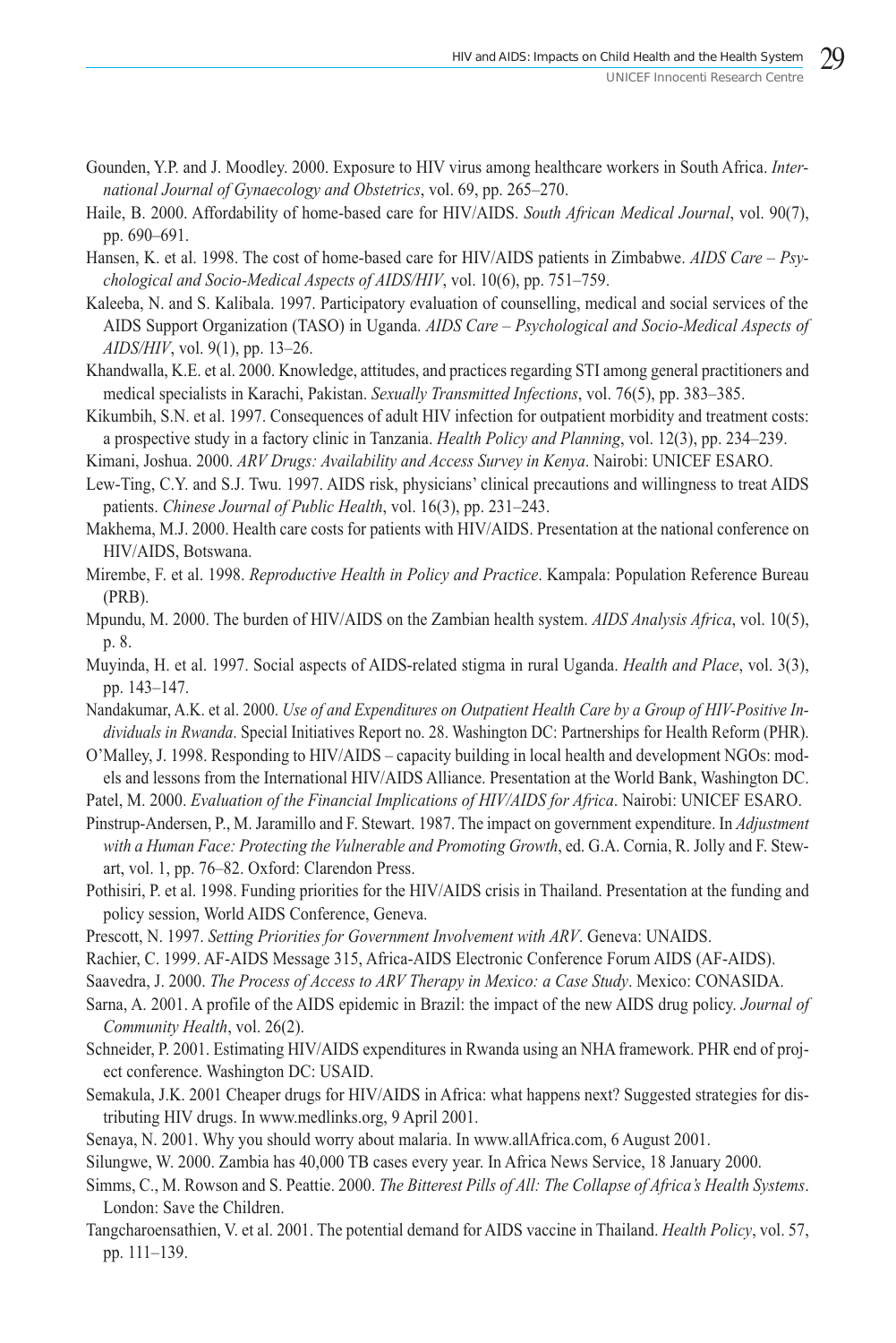- Teixeira, P.R. 2000. Universal access to ARV therapy: the Brazilian experience. Presentation at the II Meeting of the UNAIDS Contact Group on Accelerating Access to HIV/AIDS-related care, Rio de Janeiro.
- Tembo, G. et al. 1994. Bed occupancy due to HIV/AIDS in an urban hospital medical ward in Uganda. *AIDS* vol. 8(8), pp. 1167–1171.
- UNAIDS. 1998. *HIV-Related OD, UNAIDS Technical Update*. Geneva: UNAIDS.
- UNAIDS. 2000a. *AIDS: Palliative Care, UNAIDS Technical Update*. Geneva: UNAIDS.
- UNAIDS. 2000b. *Caring for Carers: Managing Stress in Those Who Care for People with HIV and AIDS*. Geneva: UNAIDS.
- UNAIDS. 2000c. *HIV and Health Care Reform in Phayao: from Crisis to Opportunity*. Geneva: UNAIDS.
- UNAIDS. 2004 *Report on the Global AIDS epidemic*. Geneva: UNAIDS.
- UNECA. 2000. Costs of scaling HIV programme activities to a national level in sub-Saharan Africa: methods and estimates. UNECA, African Development Forum 2000, Addis Ababa.
- Wendo, C. 2001. Uganda launches HIV/AIDS treatment and training centre for Africa. *The Lancet*, vol. 357, p. 1957.
- WHO. 2000. *The World Health Report 2000*. Geneva: WHO.
- WHO. 2001a. HIV/AIDS and hospital services: a review of literature. Draft manuscript. November.
- WHO. 2001b. *WHO Estimates of Health Personnel: Physicians, Nurses, Dentists and Pharmacists (around 1998)*. Geneva: WHO.
- WHO/UNAIDS. 2000. *Key Elements in HIV/AIDS Care and Support*. Geneva: WHO.
- Wood, E. et al. 2000. Extent to which low-level use of ARV treatment could curb the AIDS epidemic in sub-Saharan Africa. *The Lancet*, vol. 355, pp. 2095–2100.
- World Bank. 1999a. *Confronting AIDS: Public Priorities in a Global Epidemic*. New York: Oxford University Press.
- World Bank. 1999b. *Intensifying Action Against HIV/AIDS in Africa: Responding to a Development Crisis*. Washington DC: Africa Region, The World Bank.

#### **Notes**

- 1 A review of public expenditure changes during periods of budgetary stringency (Pinstrup-Andersen, Jaramillo and Stewart 1987) shows that, of all types of expenditures, capital expenditure is invariably cut the most.
- 2 The use of measles, polio or BCG coverage instead of DPT coverage yields practically identical results.
- 3 If a good carries very high public health benefits, as is the case for vaccines for infectious diseases, it is normally assumed that the correct price for that commodity is zero. A similar conceptual framework could be applied to condoms. It is hard to imagine that the campaign to eliminate smallpox would have been successful if people had been charged for the vaccine.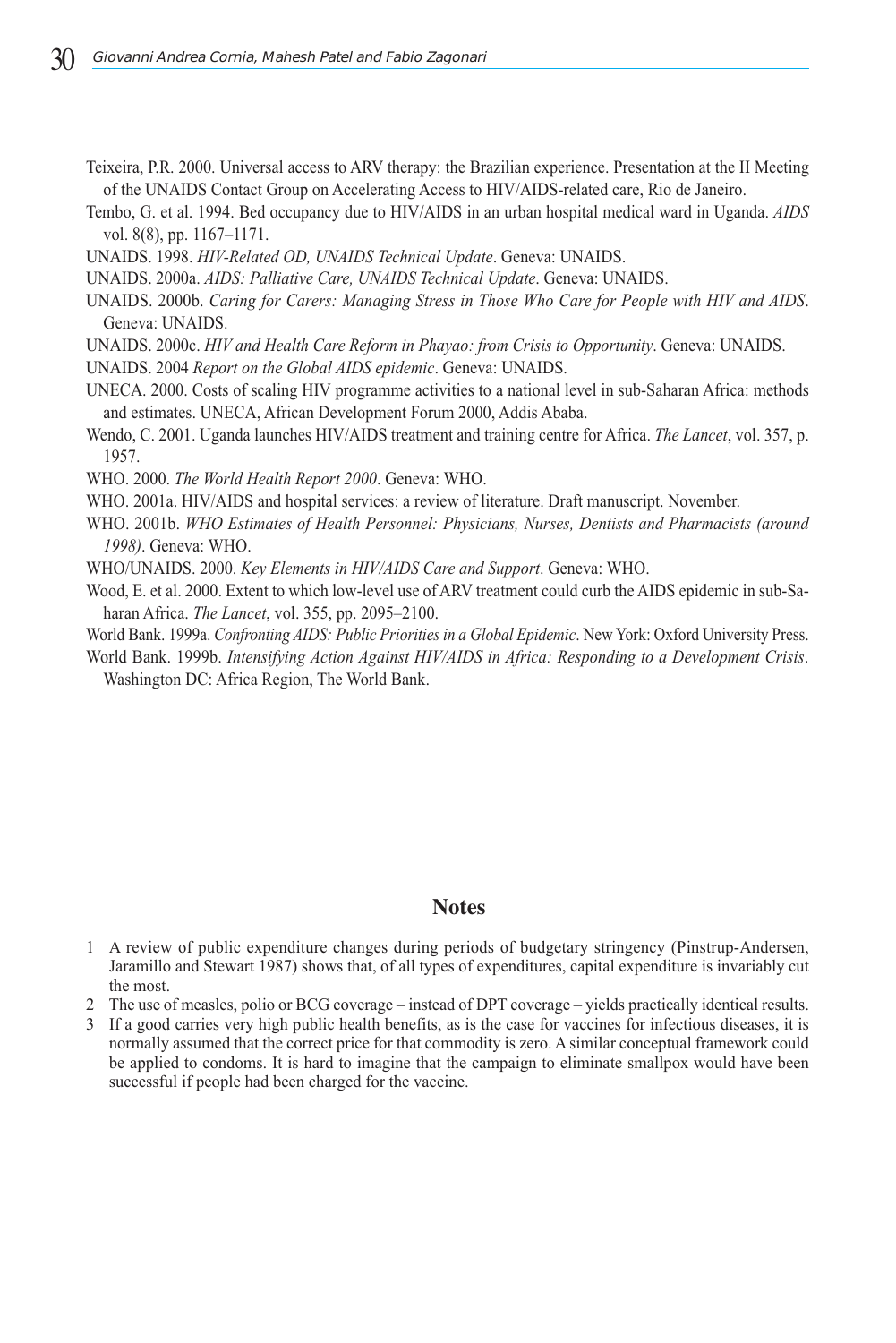## **Annex 1**

## **A Simple Model to Choose the Optimal Policy Mix Between Prevention and Treatment**

(i) **Modelling the effects of treatment on prevention and vice versa**. The purpose of this model is to discuss the choice of the optimal mix of prevention and treatment policies. For the sake of simplicity we will compare the effectiveness and costs of two alternative policies only: a combination of the several preventive policies (condom, MTCT, circumcision, blood screening programmes, information campaigns promoting a decline in the number of sexual partners, a more consistent condom use, and an increase in the age of sexual debut) and a policy focusing on the treatment of HIV-positive people with antiretrovirals. We first normalize the population size to 1. For the sake of simplicity, we will compare the effectiveness of the two policies chosen only at time 0 and time 1 where the difference between time 0 and time 1 is equal to the average number of years gained by an infected person undergoing treatment with antiretrovirals.

The evolution over time of HIV prevalence can be described by a continuous nonlinear function where its value at time 1 depends on its value at time 0. At time 1, HIV prevalence would increase (or decrease) with respect to time 0 at a given inertial rate *d*, representing the endogenous dynamics of the epidemics (hereafter called 'the HIV natural dynamics') in the absence of any policy measure. The HIV prevalence at time 0 and time 1 are denoted by  $r_0$  ( $0 < r_0 < 1$ ) and  $r_1$  ( $0 < r_1 < 1$ ) respectively. **Prevention policy** reduces HIV prevalence at time 1 by a factor  $(z_p x_p)$  where  $x_p (0 < x_p)$ *< 1)* is the percentage of the population reached by the prevention campaign and *zp* represents the effectiveness of the prevention policy in terms of its impacts on awareness improvements and behavioural change. Similarly, the **treatment policy** reduces HIV prevalence at time 1 by the factor  $(z_t, x_t)$  where  $x_t$  is the percentage of the HIVinfected population being treated and  $z_t$  depicts the effectiveness of the treatment policy in terms of its effects on virus loads and behavioural change. Therefore, at time 1, the **HIV prevalence** is formally given by:

$$
r_1 = r_n(1 + d)(1 - z_j, r_j - z_j, r_j, t)
$$
\n(1)

At time 1, the proportion of the population still surviving is the proportion of the population not infected at time 1 plus the percentage of people living with HIV under treatment at time 0. Therefore, at time 1, the **overall surviving rate** is given by:

$$
1 - r_1 + x_2 r_2 = 1 - r_2(1 + d)(1 - z_2 x_2 - z_2 x_2 r_1) + x_2 r_2
$$
 (2)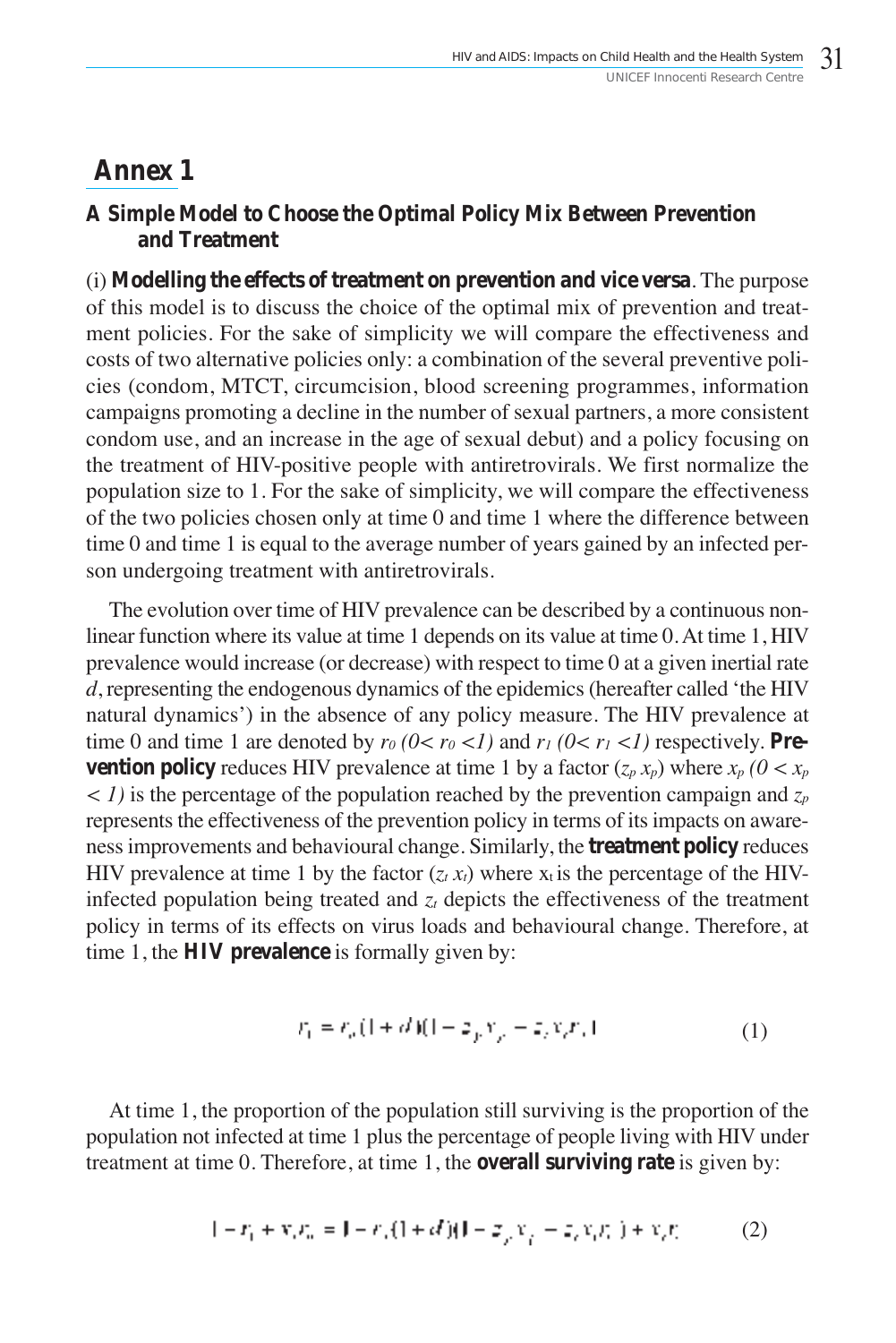Both prevention and treatment policies have costs that are borne at time 0. The costs per year per capita of prevention and treatment are  $c_p$  and  $c_t$  respectively. However, the health expenditure to be borne at time  $0$  ( $e_0$ ) is influenced by the following two effects: First, treatment increases the effectiveness (or reduces the average unitary cost) of prevention. It is assumed that  $c_p$  decreases by  $z_t^p$  for each person with HIV under treatment at time 0. Moreover, a treatment policy improves the perceptions among donors of the robust response to HIV and AIDS by the national government and so triggers an increase in international aid earmarked to HIV and AIDS, which in turn softens the domestic budget constraints. This is shown by assuming that  $e_0$  decreases by  $z_t^e$  for each person living with HIV under treatment at time 0. Therefore, at time 0, the health expenditure needed in order to implement the chosen combination of prevention and treatment policies can be expressed as:

$$
e_{\alpha}(1+z_i^{\prime}x_i t_n) = e_{\alpha}(1-z_i^{\prime\prime}x_i t_n)x_{\alpha} + e_{\alpha}x_{\alpha} t_{\alpha}
$$
 (3)

Given these three relations, the policymaker can choose two different policy objectives, i.e. minimize prevalence at time 1 or, alternatively, maximize the number of years lived at time 1. For each of them, given a fixed health budget, we can identify the optimal combination of prevention and treatment measures.

(ii) **Solving the model given different objective functions at time 1**. If the policy objective is to minimize prevalence at time 1, the optimal solution of equation (1), subject to constraint (3), is expressed by:

$$
\min_{y_1, y_2} |x_1 - x_1(1 + d)(1 - x_2 x_2 - x_1 x_2 x_1)|
$$
  
s.t. 
$$
|e_1(1 + x_1^2 x_2 x_1) - e_2(1 - x_1^2 x_2 x_2 x_2 + c_1 x_2 x_1)
$$

In contrast, if the objective is to maximize the number of life years saved at time 1, the optimal solution of equation (2), subject to constraint (3), is expressed by:

$$
\max_{y_1, y_2} (1 - r_1 + x_2 r_2) = 1 - r_p (1 + d)(1 - x_p x_p - x_p x_p t_p) + x_p t
$$
  
s.t. 
$$
c_p (1 + x_p^2 x_p t_p) = c_p (1 - x_p^2 x_p t_p) x_p + c_p x_p t_p
$$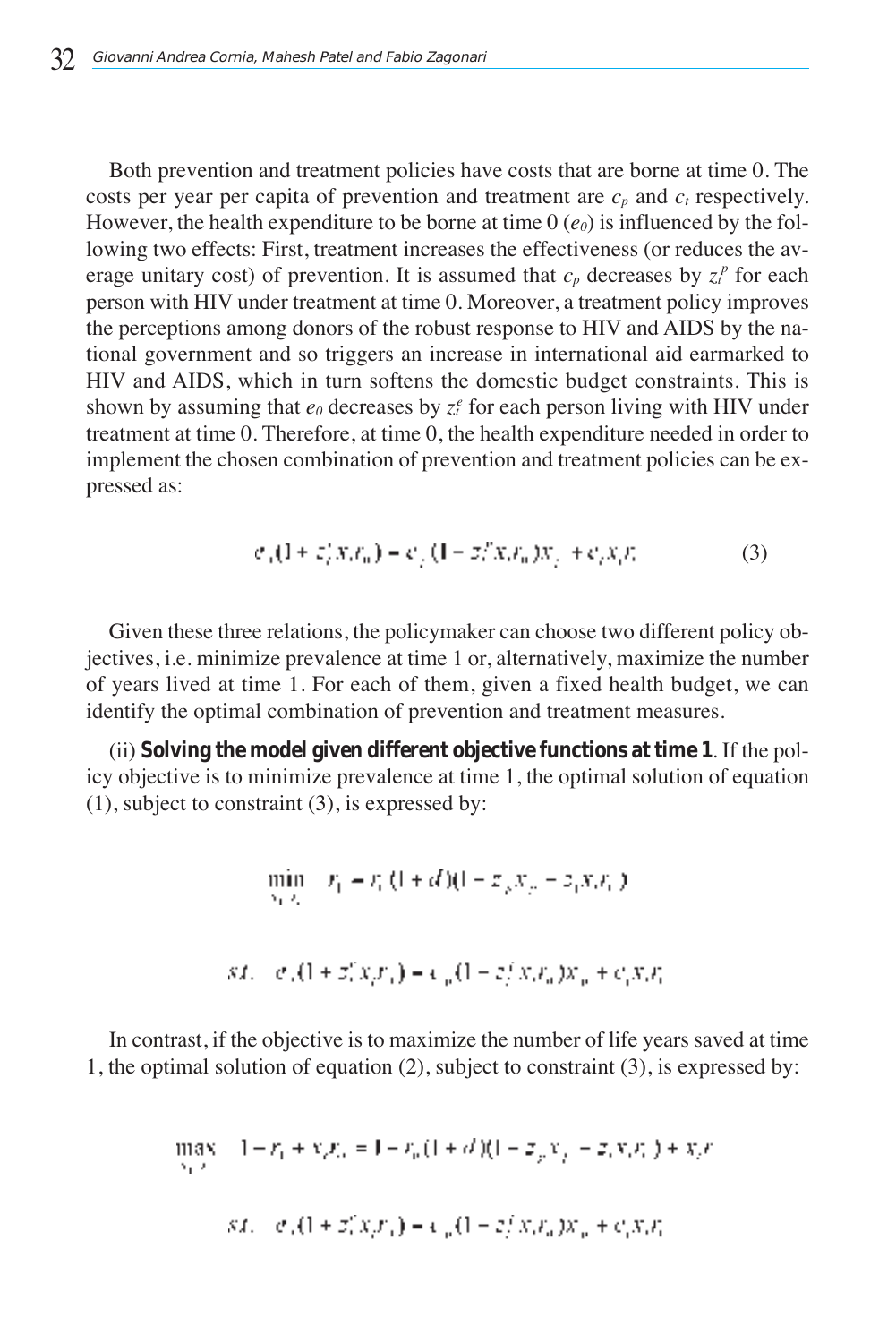(iii) **Some general analytical results.** The solutions to the first and the second optimization problems (see Cornia and Zagonari 2002) highlight the following general insights: If the optimal proportion of the general population reached by prevention  $(x_p^*)$  and the optimal proportion of PLHIV undergoing treatment  $(x_t^*)$  are represented as functions of the effectiveness of prevention  $(z_p)$  and of the other parameters introduced above to represent the feedback effects between treatment and prevention, three qualitatively different patterns emerge in three subsequent ranges. If  $z_p$  takes low values (below a specified L), then the general population reached by prevention activities  $(x_p^*)$  should be constant at a non-negative percentage, while the optimal proportion of PLHIV reached by care activities should be 100 per cent  $(x_t^*=1)$ ; if  $z_p$  takes intermediate values (between specified L and H), then  $x_p^*$  is an increasing and concave function, while  $x<sub>t</sub>$ <sup>\*</sup> is a decreasing and convex function; if  $z_p$  takes high values (above a specified H), then the general population reached by prevention activities should be 100 per cent  $(x_p^*=1)$ , while the optimal proportion of PLHIV reached by care activities  $(x<sub>t</sub>*)$  should be constant at a non-negative percentage. Thus, whichever objective is adopted, the relative costs and effectiveness could lead to a solution whereby a single optimal policy is implemented, or to an intermediate solution whereby both policies are implemented.

Next, comparing the solutions of the two optimization problems led us to deduce that the three relevant subsequent ranges of the effectiveness of prevention activities  $(z_p)$  for the maximization problem are shifted forward with respect to those for the minimization problem so that  $L(MAX) > L(MIN)$  and  $H(MAX) > H(MIN)$ . Thus, for given relative costs and effectiveness of prevention and treatment, a movement from minimizing HIV prevalence to maximizing the years of life for the general population and for PLHIV could lead to decreasing the optimal proportion of the general population reached by prevention  $(x_p^*)$  and increasing the optimal proportion of PLHIV treated with antiretrovirals  $(x<sub>t</sub>*)$ . In other words, more of the PLHIV should be given ARV treatment if the policy objective is maximization of the years of life lived, rather than minimization of prevalence.

(iv) **Some numerical examples.** The analytical results sketched above lead us to deduce that relative, rather than absolute, values of both costs and effectiveness of prevention and care activities are the relevant factors driving the allocation of public health expenditure on HIV and AIDS. Let us normalize both  $c_p$  and  $z_p$  to 1 so that  $c_t$  becomes the relative unit cost of care with respect to prevention,  $e_0$  becomes the health expenditure per capita per year over the unit cost of prevention, and  $z_t$  becomes the relative effectiveness of care with respect to prevention. Numerical simulations are then carried out by assigning to the variables expressing the costs and effectiveness of prevention and treatment activities their values currently observed in real life. In particular, we assume that treatment is twice as effective as prevention, that a 1 per cent increase in the coverage of treatment reduces prevention costs by 50 per cent at 10 per cent HIV prevalence, that available resources